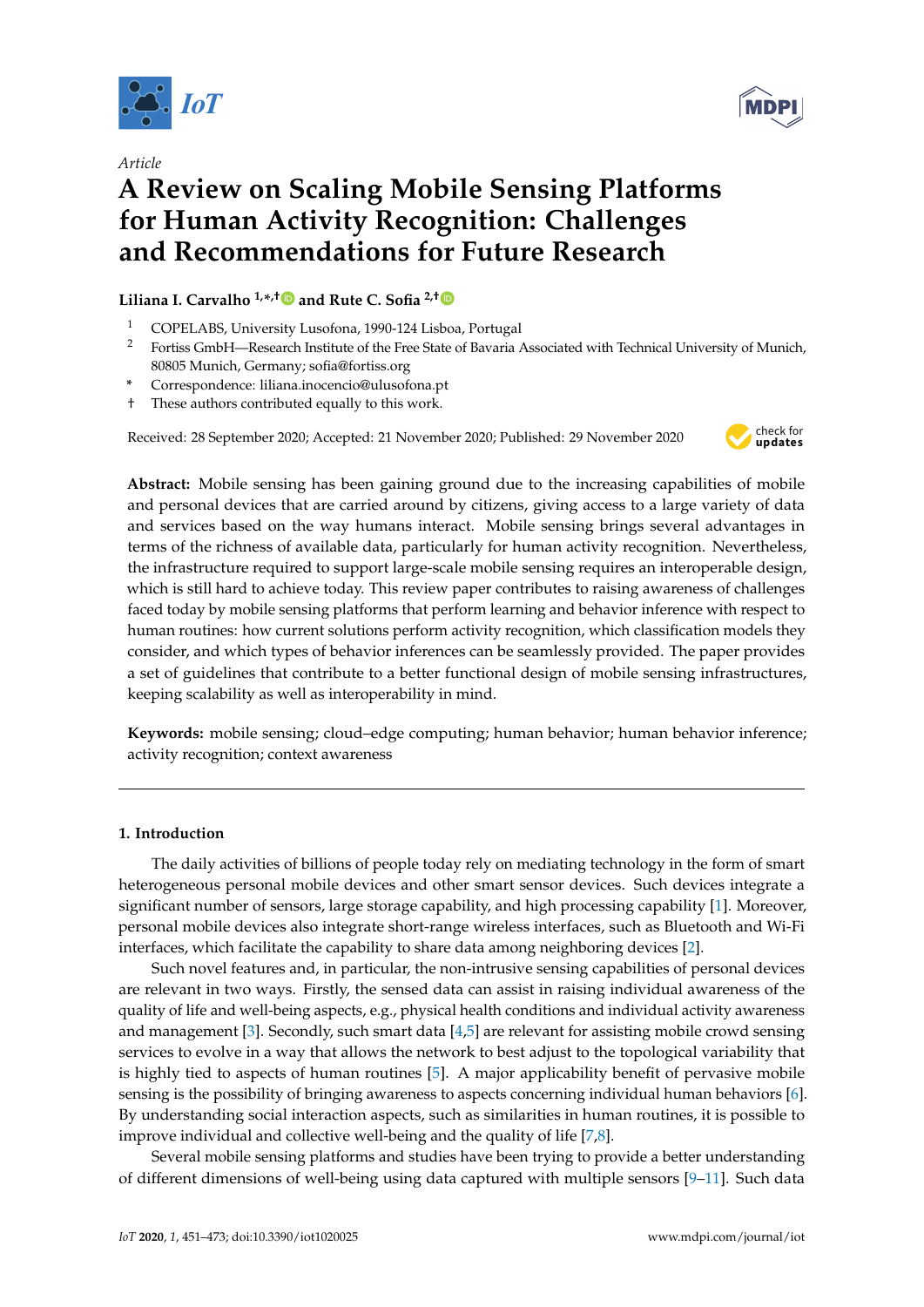can be used to perform activity recognition and to find regularities in routines [\[12](#page-16-4)[,13\]](#page-16-5). Even though there is an increasing interest from the research community in solutions and platforms that perform mobile sensing, there is no clear understanding of how to best develop such tools: which sensors are best applicable to which type of activity detection and/or recognition; which models best suit behavior/routine learning and inference; where and when to capture data; how, when, and where to treat the data captured. Adding to this, keeping in mind that personal devices equipped with a multitude of sensors are carried around by users, there are computational aspects that arise from the distributed nature of such systems [\[14](#page-16-6)[–16\]](#page-16-7). It should also be highlighted that while mobile crowd sensing solutions have been around for a decade, the evolution of the Internet of Things and its networking and computational models from edge to cloud, coupled with the most recent evolutions in machine learning (ML), brings the possibility of further exploring mobile crowd sensing in diverse scenarios related with our lives [\[5\]](#page-15-4). The aforementioned technological evolution and the recent COVID-19 situation again strengthen the need to re-think the decentralization of large-scale sensing platforms. This paper is focused on debating such aspects, as there is currently a major gap in terms of paths to follow concerning large-scale sensing platforms.

The review provided in this paper is based on an extensive review of papers concerning pervasive mobile sensing work focused on promoting well-being. This review comprises an analysis of papers from 2009 until 2020 based on the paper keywords (mobile sensing; cloud-edge computing; human behavior inference; activity recognition; context awareness), which reflect areas of work that are relevant to the interests of the authors and that are currently highly relevant in the context of emergency management, such as for COVID-19. Out of the papers analyzed, we have selected a relevant subset of work, described in Section [3](#page-3-0) to provide a comparison of features in regards to simple and complex activity recognition for social interaction and well-being promotion. The selection of this subset of work was done based on the following criteria: (i) The work provides extensible open-source software; (ii) the work has been described in peer-reviewed publications with a high impact factor; (iii) the work has been applied in studies and the data are available.

The paper's contributions are three-fold. Firstly, it provides a fresh look into the most relevant mobile sensing networking solutions used to bring awareness about different aspects of human routine behavior (e.g., activities, likes and dislikes, mood). The study of these solutions and their implications for the network is relevant. Their study is also pertinent in the context of improving the quality of life and social well-being. Secondly, it provides a comparison of features, such as the type of sensing, sets of sensors used vs. recognized activities, and applied classification models. Thirdly, it considers challenges that future mobile crowd-based sensing frameworks should overcome.

The remainder of the document is organized as follows. Section [2](#page-1-0) goes over work that has studied mobile sensing networking solutions that attempt to capture and to model human routine properties. Section [3](#page-3-0) discusses the types of activities that such platforms can do today, the sensing approaches they rely upon, and the classification models used. Challenges that future frameworks need to work on are discussed in Section [4.](#page-9-0) Section [5](#page-14-0) provides recommendations to assist the future development of large-scale sensing platforms focused on behavior inference. Section [6](#page-15-6) concludes this work.

## <span id="page-1-0"></span>**2. Related Work**

A first line of related work concerns surveys focused on sensing platforms that track human routine aspects. In this context, Lane et al. provide a survey on sensing algorithms, systems, and applications. Their survey formulates a first architectural framework for discussing open issues and challenges in mobile sensing [\[17\]](#page-16-8). Altallah and Yang contribute with a debate on how pervasive mobile sensing could discriminate approaches to behavior pattern clustering and variability, and on the influence of interaction between people and objects [\[18\]](#page-16-9). In a subsequent paper, the authors survey existing pervasive sensing system solutions focused on personal healthcare solutions, e.g., elderly or neonatal support [\[19\]](#page-16-10). In a paper by Draguichi et al., the authors investigate the various methods and techniques for capturing crowd behavior through physical sensors focused on automatically detecting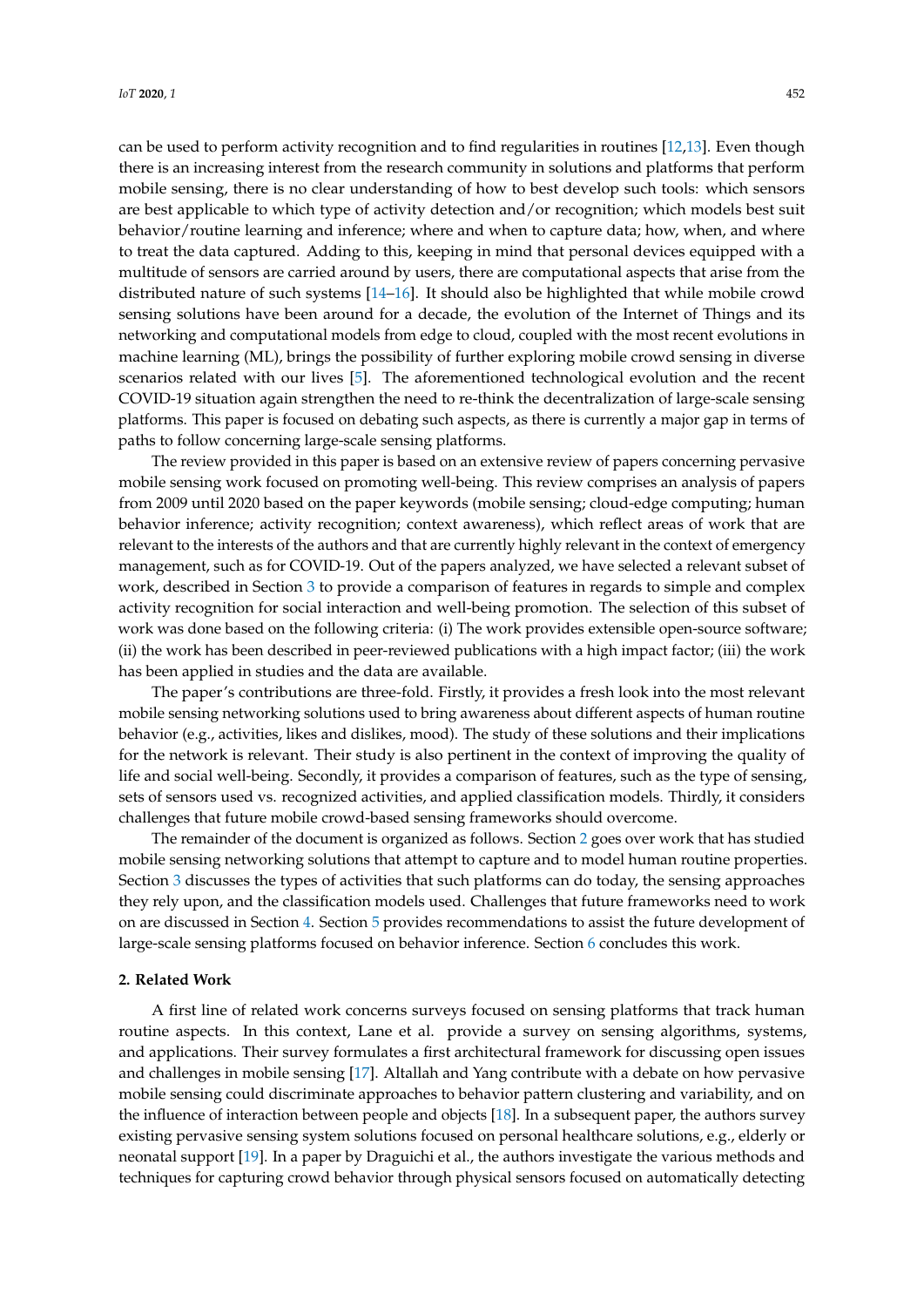information by positioning, tracking, and measuring collections of people [\[20\]](#page-16-11). This line of work is focused on centralized sensing frameworks, where the captured data are centrally treated (on the cloud), while our work focuses on edge-based platforms (personal mobile devices).

A second line of related work concerns the integration of human routine aspects into pervasive mobile sensing infrastructures. The proposals of the survey of Rosi et al. are related to integrating social and pervasive sensing infrastructures [\[21\]](#page-16-12). In this line of work, related surveys concern the development of sensing middleware, focusing on aspects such as data capture, data treatment, and visualization. However, the contributions of our survey to the field of mobile sensing platforms concern categorization of open-source approaches focused on the inference of human behavior.

A third line of work related to this survey concerns analyses of how current mobile sensing networking frameworks perform activity recognition. That line of work categorizes recognized activities with human routine as a basis. For instance, Schoaib et al. study mobile systems developed to recognize physical activities [\[22\]](#page-16-13). The authors consider a characterization of work that comprises both theoretical and experimental work focused on sensor selection and resource management. Avci et al. study the application and process of activity recognition for healthcare via inertial sensors [\[23\]](#page-16-14). Lockhart et al. describe and categorize a variety of activity-recognition-based applications to assist in reinforcing the development of mobile sensing middleware for activity recognition [\[24\]](#page-16-15). Oscar et al. [\[25\]](#page-16-16) survey the use of wearable sensors and activity recognition. The authors propose a specific taxonomy where human activity recognition systems are categorized based on response time and learning scheme. Incel et al. cover activity recognition based on sensors integrated in personal devices with a special focus on personal health and well-being [\[26\]](#page-16-17). Lane and Georgiev [\[27\]](#page-16-18) applied deep learning to the inference of activity recognition. Wang et al. [\[8\]](#page-16-1) and Nweke et al. [\[28\]](#page-17-0) debate the application of deep learning for assisting activity recognition. The attributes considered are the specific deep learning model to apply [\[8](#page-16-1)[,28\]](#page-17-0) and the sensor type [\[8\]](#page-16-1).

While prior work has been focused on the design of activity recognition, our work focuses on analyzing which sensors become relevant for performing different types of activity recognition and which challenges need to be further addressed, as explained in Section [4.](#page-9-0)

A fourth category of related work concerns context awareness. The application of context awareness is vast, and several related works have dealt with context awareness in ubiquitous and pervasive computing systems [\[29](#page-17-1)[,30\]](#page-17-2). For instance, Saeed and Waheed discuss architectures that can support context-aware middleware, comparing aspects such as fault-tolerance, adaptability, interoperability, architectural style, discoverability, and location transparency [\[31\]](#page-17-3). Makris et al. conducted a survey on context awareness in mobile and wireless environments. The authors propose a specific context-aware abstract architecture for these specific environments [\[32\]](#page-17-4). Bettini et al. studied context modeling and reasoning [\[33\]](#page-17-5). Bandyopadhyay et al. conducted a survey on existing popular Internet of Things middleware solutions [\[34\]](#page-17-6). Bellavista et al. did a survey that was focused on context distribution for mobile ubiquitous systems [\[35\]](#page-17-7).

Edge computing, also known as fog computing [\[36\]](#page-17-8), is a set of paradigms that assist computation, networking, and storage between the edges of the network and the cloud. The main goal of edge computing is to extend the cloud's capabilities to the edges of the network, thereby supporting real-time data processing and latency-sensitive applications. In edge computing, resources are dynamically distributed across the cloud and network elements based on quality of service (QoS) requirements [\[37\]](#page-17-9).

In this context, the mobile edge computing architecture, currently under specification by the European Telecommunications Standards Institute (ETSI) [\[38\]](#page-17-10), provides a relevant architectural model for mobile crowd sensing platforms. Edge computing provides cloud systems that are deployed closer to the users to meet their needs regarding processing and delay with minimum help from the Internet infrastructure [\[39\]](#page-17-11). Edge computing can assist in lowering latency by allowing data and computation of data to be placed closer to the end user. The idea in this context is that edge devices, such as gateways, switches, and routers, can store/serve application modules before they are sent to the cloud [\[40\]](#page-17-12).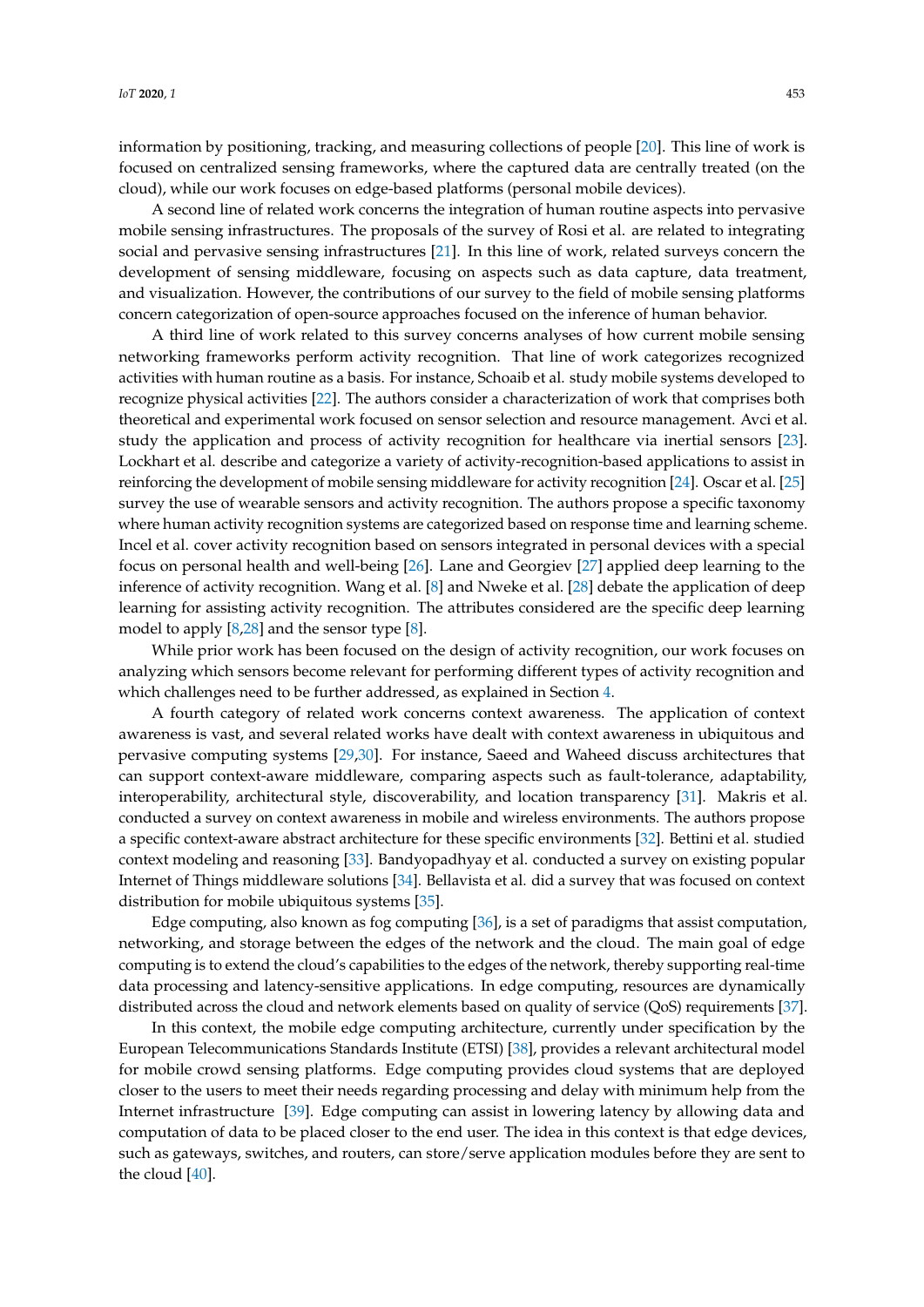Our survey contributes to the raising of awareness of the need to consider context awareness in order for pervasive mobile sensing tools to become more effective in the context of quality of life and social well-being.

#### <span id="page-3-0"></span>**3. Behavior Characterization: Activity Recognition**

## <span id="page-3-1"></span>*3.1. Analysis of Selected Mobile Sensing Tools*

Activity recognition via mobile sensing platforms is a relevant area being applied in diverse aspects of well-being analysis [\[41,](#page-17-13)[42\]](#page-17-14).

This section discusses selected work focused on behavior inference analysis and awareness related with aspects of social interaction. The selection methodology, which covered papers between 2009 and 2020, and which has already been described in Section [1,](#page-0-0) considered aspects such as the possibility to reuse the selected work and its scientific impact, among other aspects. A categorization is provided in terms of the sensors used and the type of recognized activity, among other parameters. Our analysis relies on multiple features that are relevant for defining a mobile sensing system intended to perform activity recognition from an end-to-end perspective. These dimensions have been selected from related work and are summarized in Table [1.](#page-4-0) The table holds the following fields: Column 1 contains the tool analyzed and the year when the tool was first released. We highlight that, over the years, several tools, such as EmotionSense and NSense, have had updates and have been used in several studies that are cited in this paper. Column 2 contains the activities, i.e., the types of activities that the tool recognizes; Column 3 contains the type, referring to an activity being simple (S) or complex (C) [\[43\]](#page-17-15). A simple activity can be seen as an action where there is a repeated pattern, such as walking. A complex activity involves several actions, such as cooking, driving, and biking. Column 4 holds the type of sensor(s) considered in the tool, while column 5 concerns the operating system and/or type of device. Column 6 includes the type of sensing approach followed, namely, opportunistic (O) [\[44\]](#page-17-16) or participatory (P) [\[45\]](#page-17-17) sensing, while Column 7 describes the classification tools relied upon. Column 8 describes the metrics used in activity recognition, while column 9 describes the type of underlying network architecture used to compute and to store the data. For instance, the tool may send all of the data to a cloud server, or part of the data can be locally classified and stored (edge).

The first middleware described in Table [1](#page-4-0) is CenceMe (2007–2008) [\[46\]](#page-17-18), a personal mobile sensing platform designed to capture activities, disposition (happy, sad, etc.), habits, and surrounding context (e.g., temperature). Based on a client/server model, CenceMe relies on a J48 decision tree classifier for motion detection derived from accelerometer data. A second classifier handles the location detection (indoors/outdoors) by relying on GPS data, Wi-Fi data, and Bluetooth data, such as signal strength. The surrounding context, such as temperature, is also used to infer indoor/outdoor positioning. A third classifier is applied to the classification of mobility (stationary/walking/driving). This classifier considers GPS, Wi-Fi, and Bluetooth measures in regards to neighboring nodes, e.g., changes in the number of nodes around and received signal strength. A fourth classifier is implemented to detect if a user is engaged in a conversation or not based on the microphone. Moreover, CenceMe interacts with social networking applications (presence detection), igniting the possibility of creating new associations on social networks. CenceMe is, therefore, a relevant and interesting tool, and already considers partial computation on the embedded devices, even though it is still based on a client/server architecture.

SoundSense (2009) [\[47\]](#page-17-19) relies on the microphone to perform activity recognition derived from sound analysis. It integrates a pre-processing module that provides data source adaptation (in this case, frame adaptation), and then relies on decision tree classification to perform detection of ambient sound, music, and speech patterns. In terms of human behavior, SoundSense is a relevant tool for the detection of speech and silence only. All of the computation is locally performed on the device.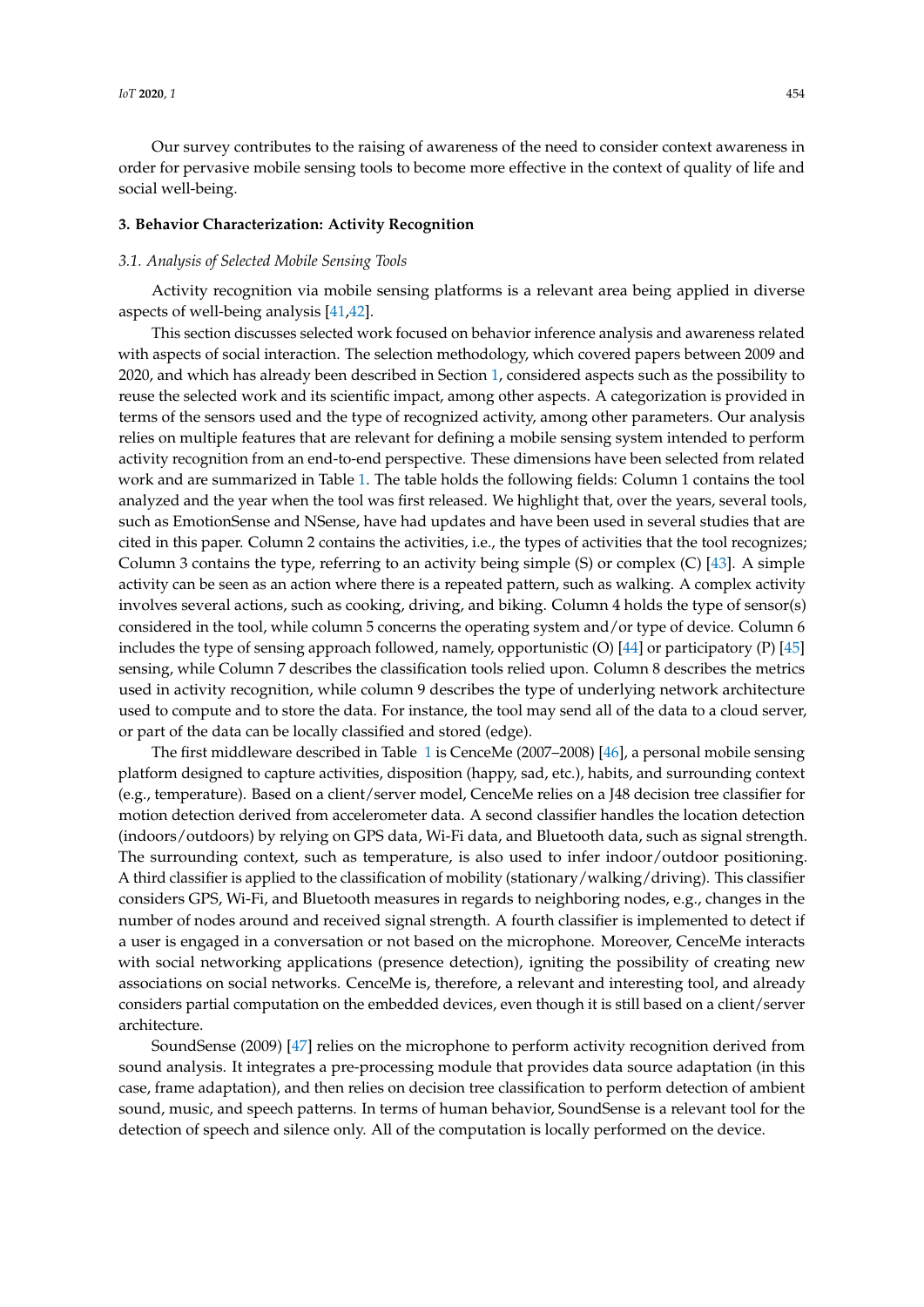<span id="page-4-0"></span>

| <b>Tool</b>                     | Behavior Inference<br>Aspect | Activity                                                    | Type          | Sensor                                                           | OS, Device                         | Sensing | Classification                                                                                                                                        | Metrics                                                                                    | Edge/Cloud                                                                               |
|---------------------------------|------------------------------|-------------------------------------------------------------|---------------|------------------------------------------------------------------|------------------------------------|---------|-------------------------------------------------------------------------------------------------------------------------------------------------------|--------------------------------------------------------------------------------------------|------------------------------------------------------------------------------------------|
| CenceMe, 2007 [46]              | Social interaction           | Movement,<br>Conversation,<br>Location<br>(Indoor/Outdoor)  | S,C           | Accelerometer,<br>GPS,<br>Wi-Fi,<br>microphone,<br>Bluetooth     | Linux, iOS, Nokia<br>N95 (Symbian) | $\circ$ | <b>I48</b><br>Decision<br>Tree;<br>different classifiers for<br>different activities                                                                  | Mean,<br>Standard<br>deviation.<br>Number of<br>peaks                                      | Edge<br>classification;<br>cloud<br>computation<br>and storage                           |
| SoundSense, 2009 [47]           | Social interaction           | Music, speech, silence                                      | S             | Microphone                                                       | Apple                              | O.P     | Decision trees                                                                                                                                        | Zero crossing rate, Low<br>energy frame, Spectral                                          | Edge (device)                                                                            |
| EmotionSense.<br>2010 [48]      | Emotions                     | Movement: location<br>(indoor vs. outdoor);<br>conversation | S             | Accelerometer.<br>GPS.<br>Bluetooth, microphone                  | Nokia<br>Symbian<br>s60            | O.P     | Gaussian<br>Mixture<br>Model<br>(GMM) for<br>speech;<br>discriminant<br>function classifier for<br><b>GMM</b><br>movement;<br>classifier for emotions | Mean, average; mode<br>levels                                                              | classification:<br>Edge<br>inferred data stored in<br>the cloud                          |
| AndWellness, 2011 [49]          | Social interaction           | Movement, location,<br>interaction                          | S,C           | GPS,<br>Accelerometer.<br>Wi-Fi                                  | Android                            | O.P     | C4.5 decision tree for<br>mobility                                                                                                                    | Quality of participation<br>over time: battery charge<br>level, mobility feedback,<br>etc. | Cloud                                                                                    |
| SociableSense,<br>2011 [50]     | Social interaction           | Movement, location,<br>interaction                          | $\mathcal{S}$ | Accelerometer,<br>Bluetooth                                      | Android                            | O.P     | Mixture<br>Gaussian<br>Model<br>for<br>speech;<br>discriminant<br>classifier<br>function<br>for movement;                                             | Mean, average                                                                              | Edge and cloud                                                                           |
| BeWell+,<br>Bewell<br>2012 [51] | Social interaction           | Movement, speaking,<br>sleep, location                      | S,C           | Accelerometer.<br>microphone, GPS                                | Android Nexus                      | $\circ$ | Bayes<br>Naive<br>for<br>mobility,<br>speaking;<br>specific<br>for<br>model<br>sleep                                                                  | Spectral roll-off, mean,<br>variance                                                       | Cloud,<br>edge<br>classification: inferred<br>data and other data<br>stored in the cloud |
| InCense, 2014 [52]              | Social interaction           | Movement, relative<br>location, speaking                    | S,C           | Accelerometer,<br>microphone                                     | Android                            | O.P     | fingerprinting<br>Audio<br>(filter)                                                                                                                   | Audio similarity                                                                           | Cloud                                                                                    |
| StudentLife, 2014 [53]          | Stress, mental health        | Motion, conversation.<br>sleep, location and<br>co-location | S             | Accelerometer.<br>GPS,<br>Bluetooth, microphone,<br>light sensor | Android                            | O, P    | Decision<br>tree<br>for<br>motion: Markov model<br>for conversation vs.<br>silence; specific model<br>for sleep                                       | Mean, standard deviation                                                                   | classification:<br>Edge<br>behavior<br>inference<br>stored and computed<br>on the cloud  |

**Table 1.** Selected mobile sensing platforms for human behavior awareness.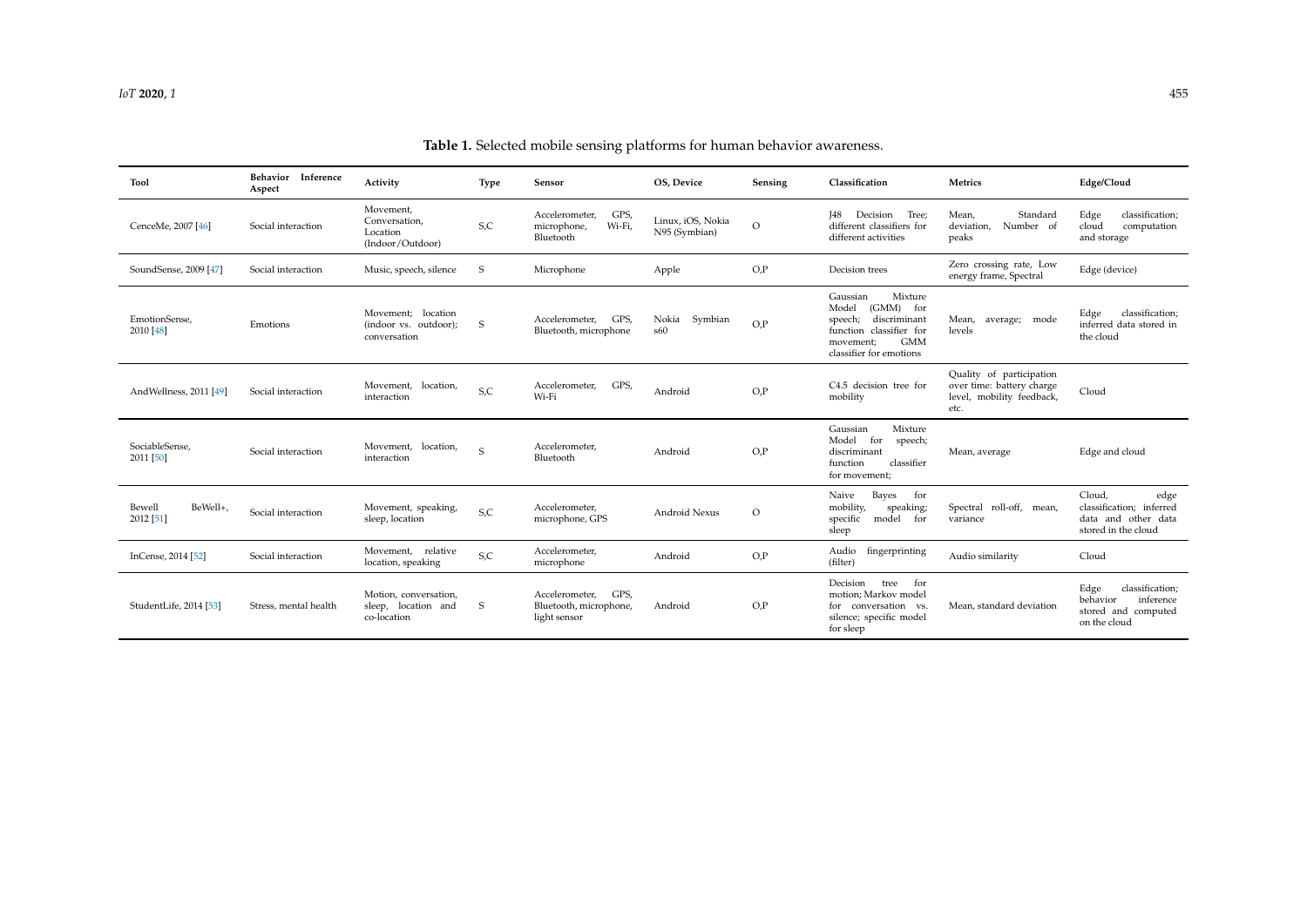| <b>Tool</b>                          | Behavior<br>Inference<br>Aspect                            | Activity                                                                                                               | <b>Type</b> | Sensor                                                                           | OS, Device | Sensing | Classification                                | Metrics                                                                     | Edge/Cloud                                                                              |
|--------------------------------------|------------------------------------------------------------|------------------------------------------------------------------------------------------------------------------------|-------------|----------------------------------------------------------------------------------|------------|---------|-----------------------------------------------|-----------------------------------------------------------------------------|-----------------------------------------------------------------------------------------|
| Sleep<br>Android,<br>as<br>2015 [54] | Sleep issues, stress                                       | Sleep                                                                                                                  | $\sim$      | Accelerometer,<br>gyroscope,<br>microphone,<br>screen,<br>sonar, oximeter        | Android    | $\circ$ | Noise<br>graph,<br>actigraphy,<br>hypnography | Mean, average < sleep<br>scores                                             | Edge<br>classification;<br>inference<br>behavior<br>stored and computed<br>on the cloud |
| Nsense, 2016 [55]                    | social<br>Nearness,<br>interaction, preferred<br>locations | Movement<br>mobility<br>and<br>preferences, location<br>(indoor/outdoors),<br>level of surrounding<br>noise, proximity | S,C         | GPS,<br>Accelerometer,<br>Wi-Fi,<br>microphone,<br>Bluetooth                     | Android    | $\circ$ | Decision trees                                | Sociability<br>level,<br>propinquity level, affinity<br>of shared interests | Edge (device)                                                                           |
| CrowdMeter, 2018 [56]                | Train<br>congestion<br>levels                              | Walking vs. standing,<br>location                                                                                      | S           | gyroscope,<br>accelerometer,<br>magnetometer,<br>barometer,<br>microphone, Wi-Fi | Android    | O, P    | Estimation/maximization                       | Fine-grained congestion<br>levels                                           | Edge classification and<br>cloud classification for<br>collective behavior              |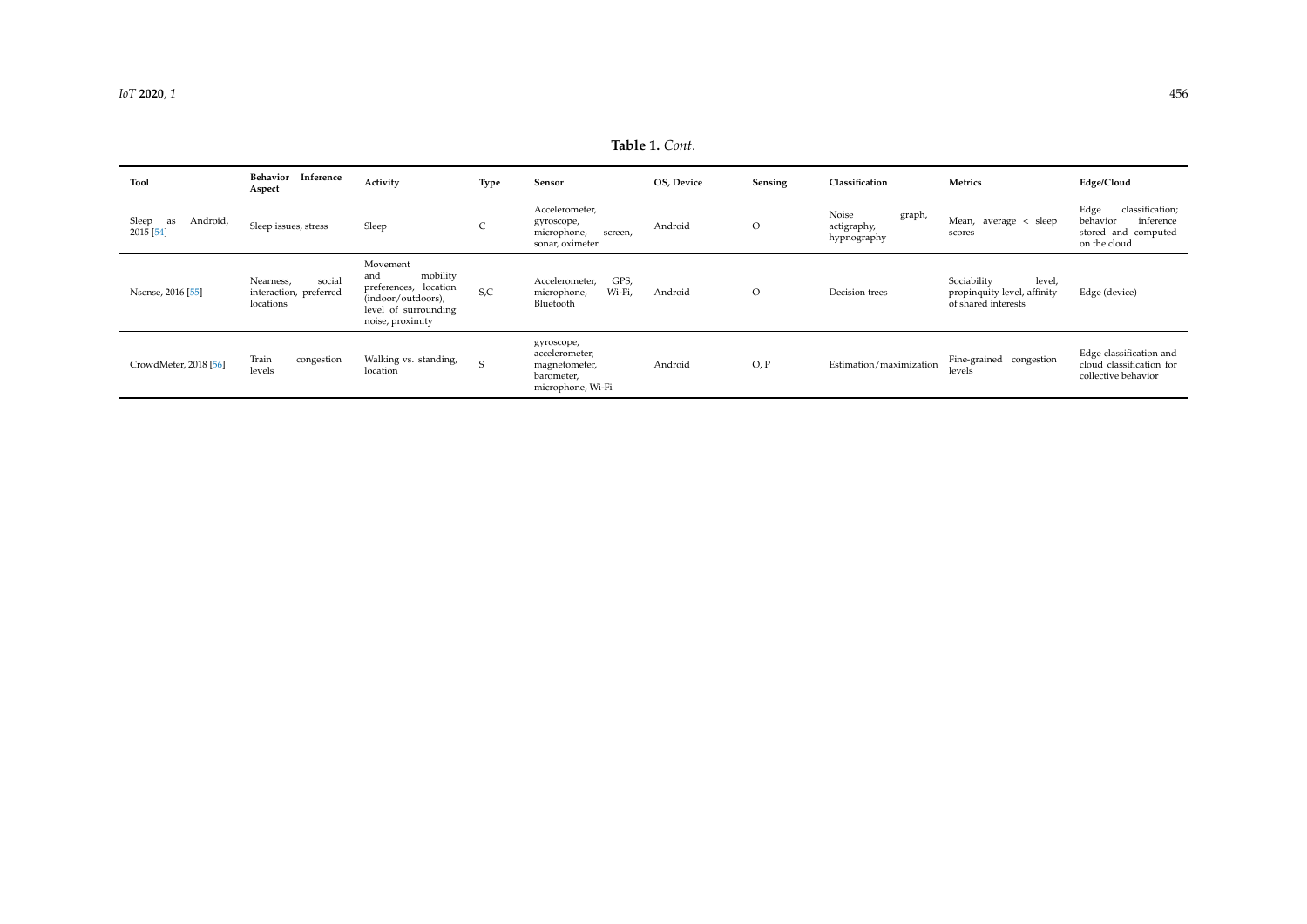EmotionSense (2010) [\[48\]](#page-17-23) is a mobile pervasive communication platform intended to assist in mood detection derived from, among other aspects, social interaction. EmotionSense captures emotional states based on sensed data, e.g., interaction between devices (Bluetooth beacons), speech vs. silence, and measurement of activity and location. By correlating the different types of data and relying as well on feedback from the user based on surveys periodically provided by the tool, EmotionSense is an interesting tool to assist eHealth studies. In terms of activity recognition, EmotionSense has been devised to consider only simple activity recognition. Its modular design implies that it can be easily extended. As for data storage and computation, the inference is performed on the device. Inferred data and user participatory data, provided upon consent, are sent to the cloud for further emotional inference.

AndWellness (2011) [\[49\]](#page-18-8) is an open mobile sensing platform. AndWellness captures data via multiple sensors on a mobile device, e.g., the camera, GPS, accelerometer, and Wi-Fi. It combines such data with data provided by the user (participatory sensing). The main purpose of AndWellness is to assist eHealth participatory studies, e.g., tracking of the well-being of breast cancer survivors and young mothers. AndWellness assists people in further personal behavior awareness [\[49\]](#page-18-8). Its architecture is based on a client–server model. On the end-user side, an application (Android) monitors daily habits and collects indicators of individual behavior. On the server side, specific campaigns can be configured. Sensors can be selected, and the types of data as well. The server stores all collected data and provides a front-end interface for the users to view results in real time. AndWellness relies on the accelerometer and GPS to recognize simple activities, such as motion and location. For motion detection, it relies on a C4.5 decision tree classifier. AndWellness is, therefore, an interesting tool to assist in longitudinal eHealth studies involving the need to provide surveys. Its classification is mostly based on the accelerometer: Indoors, it considers only the accelerometer, which is enough to detect a difference between being still, walking, or running. Outdoors, it requires GPS to further detect complex activities, such as driving and biking. As for computation and storage, AndWellness relies on the cloud.

BeWell and its successor, BeWell+ [\[51\]](#page-18-9), are mobile sensing systems for eHealth that consider three health dimensions: sleep, physical activity, and social interaction. BeWell provides users with smart feedback on well-being, contributing to a better perception of the well-being component. Relying on three sensors, GPS, accelerometer, and microphone, BeWell performs activity recognition for mobility, sleep, and driving, as well as location and speaking/not speaking. For activities such as mobility and sleeping, it relies on a Naive Bayes classifier. For sleep detection, it provides a model derived from data entered by the user and from statistics over time (e.g., duration and frequency of sleep periods) correlated with aspects such as mobile phone charging, use of Wi-Fi, and periods of near silence. BeWell then computes scores for well-being based on cloud computing; inference of behavior is locally processed and then sent to the cloud together with data provided directly by the user. Classification is, therefore, done on the device (edge); score computation and data storage are based on the cloud.

InSense has been developed to assist in collaborative studies focused on aspects of human behavior. The middleware collects accelerometer and audio data from multiple smartphones, and then relies on cloud computing to support an analysis of similarity in terms of audio. The middleware relies on participatory and opportunistic sensing and has been applied in limited sensing studies on elderly and dementia signals. Opportunistic sensing has been used to, for instance, assist in detecting repetitive body movements, variations in walking gait, abnormal audio patterns (e.g., crying, shouting), while questionnaires were also used to evaluate aspects of social interaction. The collected data are locally filtered and then sent to the cloud, where an estimate of proximity (based on filtering of the individual audio fingerprints) is computed.

SociableSense (2011) [\[50\]](#page-18-10) is a mobile sensing tool that infers levels of sociability derived from user habits. It relies on the classification approaches explored in EmotionSense, introducing an edge–cloud computational approach that takes into consideration energy consumption and that distributes tasks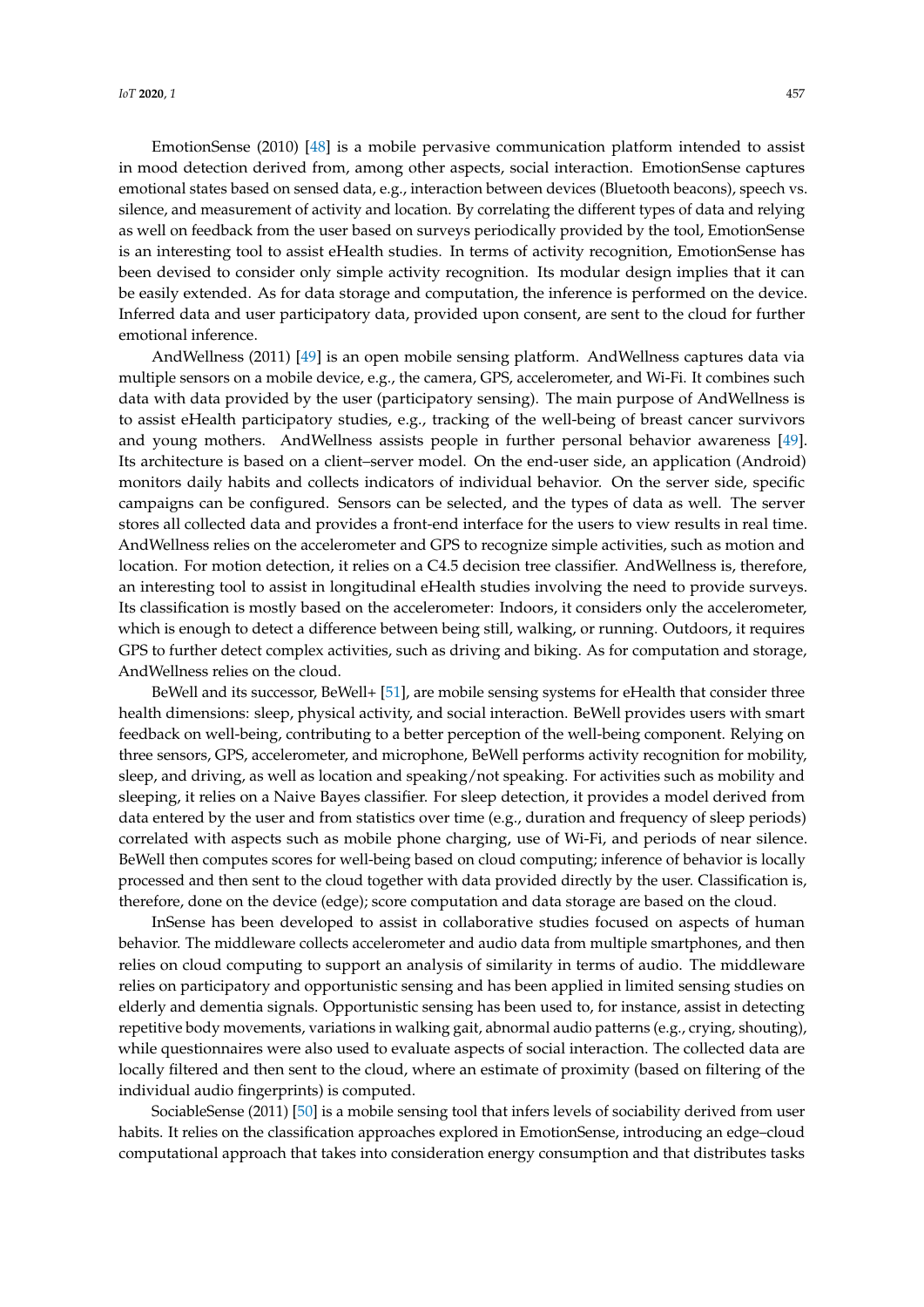across local and cloud resources, taking into consideration network constraints and the need to provide feedback to the user in close-to-real time.

StudentLife (2014) [\[53\]](#page-18-11) relies on opportunistic sensing to track, among other indicators, academic performance and behavioral trends, including human interaction, to infer aspects concerning mental health. StudentLife has been heavily applied in studies involving college students. StudentLife relies on multiple sensors and detects simple activities, such as movement vs. standing still, or periods of conversation vs. silence. It also provides a model for sleep detection, a complex activity. StudentLife relies on different classifiers for different activities. A decision tree model is used for detection of motion vs. standing still. A Markov model is applied to detect periods of conversation without recurring to storing data. StudentLife then relies on additional aspects to infer status, such as level of social interaction.

Sleep as Android (2015) [\[54\]](#page-18-12) is a sleep-cycle-tracking middleware developed to analyze aspects such as sleep duration and sleep quality in a pervasive way. It relies on accelerometer measurements and recognition of movement activities. The algorithm used considers behavior learning derived from data provided by the user, such as usual sleep intervals. It also considers Google activity tracking, such as application usage, and detects "regularities", i.e., regular habit patterns (e.g., when sleep starts on specific days of the week).

NSense (2016) [\[55\]](#page-18-13) has been developed as a tool to infer nearness levels, i.e., levels of physical and psychological proximity. NSense relies on opportunistic sensing and on a diversified set of sensors to, in a non-intrusive way, detect levels of social interaction and aspects that assist in finding habit correlations between different users. The user first configures a set of "interests", which are the basis to detect psychological proximity (similarity in interests). Such interests are directly exchanged among nearby users, if there is consent for such distribution, with the aim of fighting perceived isolation. A key difference of this tool from the others is the fact that the inference of behavior, as well as classification, is performed on the edge, i.e., solely locally on the devices.

CrowdMeter [\[56\]](#page-18-14) is a mobile sensing tool that captures real-time congestion levels in train stations. CrowdMeter relies on sensed data provided by regular users during their daily commutes. CrowdMeter leverages the location and context data of the passenger, recognizing patterns in user behavior; for instance, walking. CrowdMeter can also sense environmental features, such as surrounding sound level. Such data are relevant for providing context to a specific routine. For instance, if the surrounding sound level is high and the user is located in a specific station, then congestion in the station can be identified.

## *3.2. Main Sensors Being Used to Perform Pervasive and Non-Intrusive Behavior Recognition*

In what concerns hardware-based sensors, as they become smaller, more portable, and, consequently, less intrusive, there is greater use of them in the collection of data for the analysis of human behavior [\[57\]](#page-18-15). Non-intrusive behavior recognition is based on sensors available on common devices carried and controlled by end users. In contrast, intrusive behavior recognition is provided by sensors specifically installed to achieve a means, e.g., a biometric sensor. For instance, Servia-Rodriguez et al. [\[58\]](#page-18-16) provided a longitudinal study based on the crossing of data collected via mobile phones (e.g., location data, microphone data, accelerometer measurements, and call/SMS logs), i.e., opportunistic sensing, as well as self-reporting (participatory sensing) assessments happening twice a day for 18,000 users; these data were collected over 3 years to predict people's moods based on their activities, sociability, and psychological dimensions (e.g., perception of health and life satisfaction). Data analysis was performed using a restricted set of Boltzmann Machines (RBMs) for mood classification. Based on the study, they concluded that humor is interconnected with people's routine and that mobile detection can be used to predict the user's mood with an accuracy of about 70%. In addition, Krupitzer et al. [\[59\]](#page-18-17) propose a generalized self-adaptive drop detection framework robust to the heterogeneity of real-life situations and that, independently, the algorithm adapts to the inevitable changes in the position of the sensor at runtime, determining the current sensor position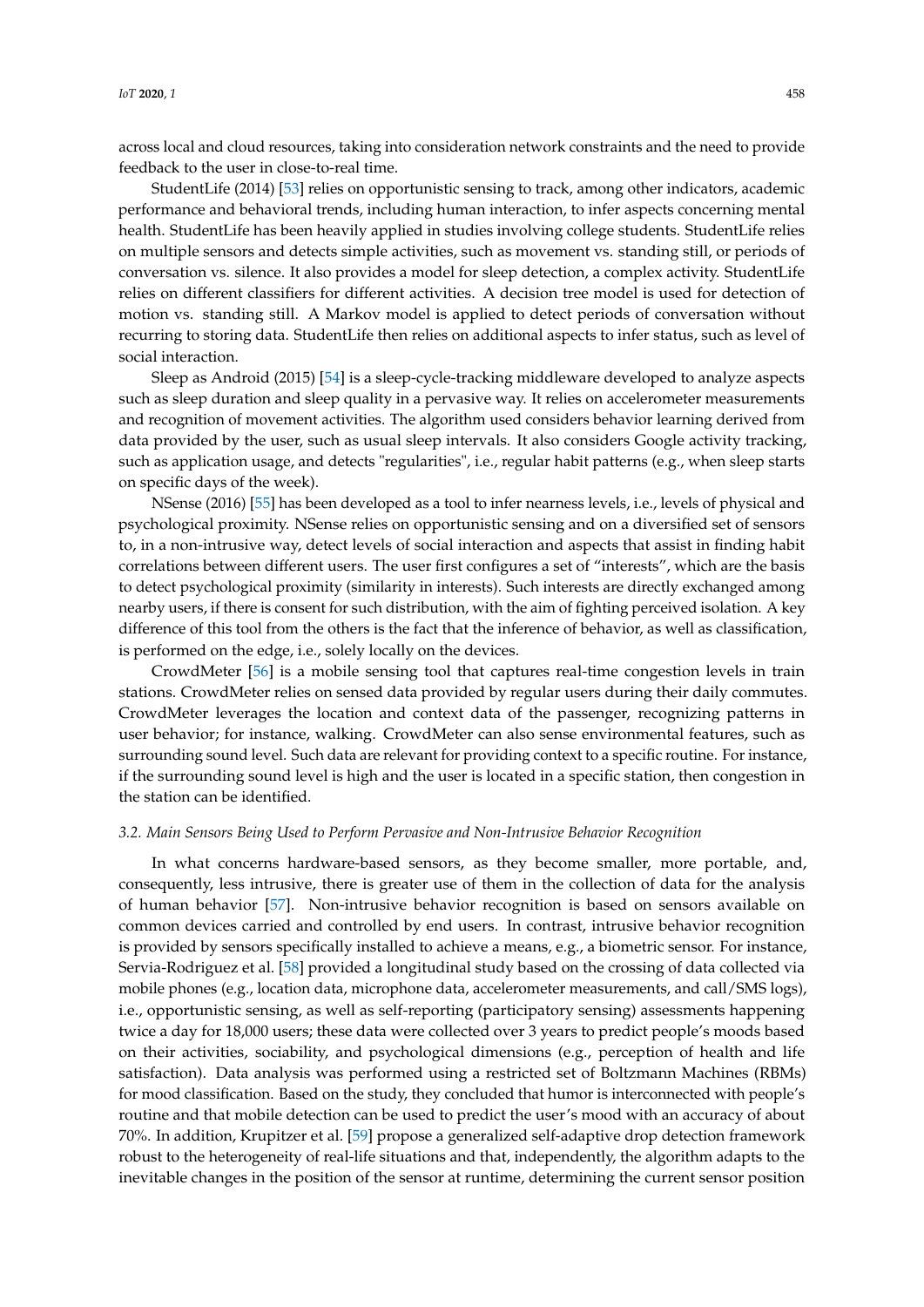based on the user's movement pattern. They combine sensor data from four datasets. For fall detection algorithms, they used algorithms from other works, like Weka and configurations of Support Vector Machine (SVM), k-Nearest Neighbor (k-NN), Random Forest, and J48 decision trees, for comparison. The authors conclude that fall detection algorithms are often customized for the datasets used. Still, in the context of crowd sensing, Depatla et al. presented a crowd counting system to count the number of persons inside an area that embeds the inter-arrival times between the line-of-sight (LoS) blockages into a renewable stochastic process that models the human motion mathematically based on the Received Signal Strength Indicator (RSSI) in the through-the-wall scenario, leveraging Wi-Fi technology to count the total number of people walking inside a building [\[60\]](#page-18-18).

Despite some advancement, the most popular sets of sensors in use are the accelerometer/gyroscope and GPS. As shown in Table [1,](#page-4-0) all of the analyzed tools, with the exception of SoundSense (2009), recur at least to two of these sensors to recognize simple activities such as walking [\[57](#page-18-15)[,61,](#page-18-19)[62\]](#page-18-20). Then, social interaction detection is often derived from the use of sensed data based on location (GPS) [\[63](#page-18-21)[,64\]](#page-18-22). Some pervasive sensing tools, such as NSense, consider interaction based on Wi-Fi and Bluetooth data, i.e., the application of received signal strength to compute relative distance. This process is advantageous for indoor environments, as also stated in CrowdMeter [\[65](#page-18-23)[,66\]](#page-19-0).

Most cases analyzed rely on a set of one to five sensors, usually considering the recognition of simple activities; mobility is the most commonly recognized activity. A few mobile sensing tools, such as NSense, BeWell, and AndWellness, have started to address the recognition of complex activities.

Moreover, several tools combine sensor measurement with context awareness and with data provided by the user to infer more complex aspects of human behavior, such as emotions, stress, or perceived isolation (reduction in nearness levels), as occurs with EmotionSense, StudentLife, and NSense.

In recent years, tools have been using additional sensors, such as the microphone, to help correlate levels of sound with interaction, as is the case of EmotionSense and NSense, among others [\[67,](#page-19-1)[68\]](#page-19-2).

## *3.3. Preferred Sensing Approaches*

There are currently two main approaches for sensing: opportunistic and participatory sensing [\[69\]](#page-19-3). Opportunistic sensing does not imply user intervention. It is based on sensors available on devices. Different sensors passively capture data. However, in participatory sensing, the user intervenes. This can be via self-reports, or via specific actions that an application requests. In both cases, prior consent is mandatory.

As shown in Table [1,](#page-4-0) all existing tools rely upon opportunistic sensing. A few tools (AndWellness, EmotionSense, SoundSense, and StudentLife) add participatory sensing, as this brings in the possibility to confirm specific aspects of data detection.

What this analysis corroborates is that opportunistic sensing is the preferred choice for solutions that concern well-being. More complete solutions can be built by combining opportunistic with participatory sensing [\[69](#page-19-3)[–71\]](#page-19-4).

## *3.4. Classification of Activities and Their Placement*

While the classification of simple activities (e.g., motion, surrounding sound, conversation, proximity, location) is usually performed based on data collected from a single sensor, as explained in Section [3.1,](#page-3-1) the classification of more complex activities, such as social interaction and sleep patterns, requires data from more than one sensor. Currently, such classification is commonly based on two or three sensors, e.g., accelerometer and GPS, not due to precision aspects, but due to the ubiquity of these sensors.

For instance, BeWell and NSense classify physical activity based on decision tree models, while EmotionSense makes use of a discriminator function classifier. Sociometer makes use of a hidden Markov model to classify group interactions based on the microphone and infrared data, while NSense classifies social interaction and propinquity, i.e., "the probability of social interaction to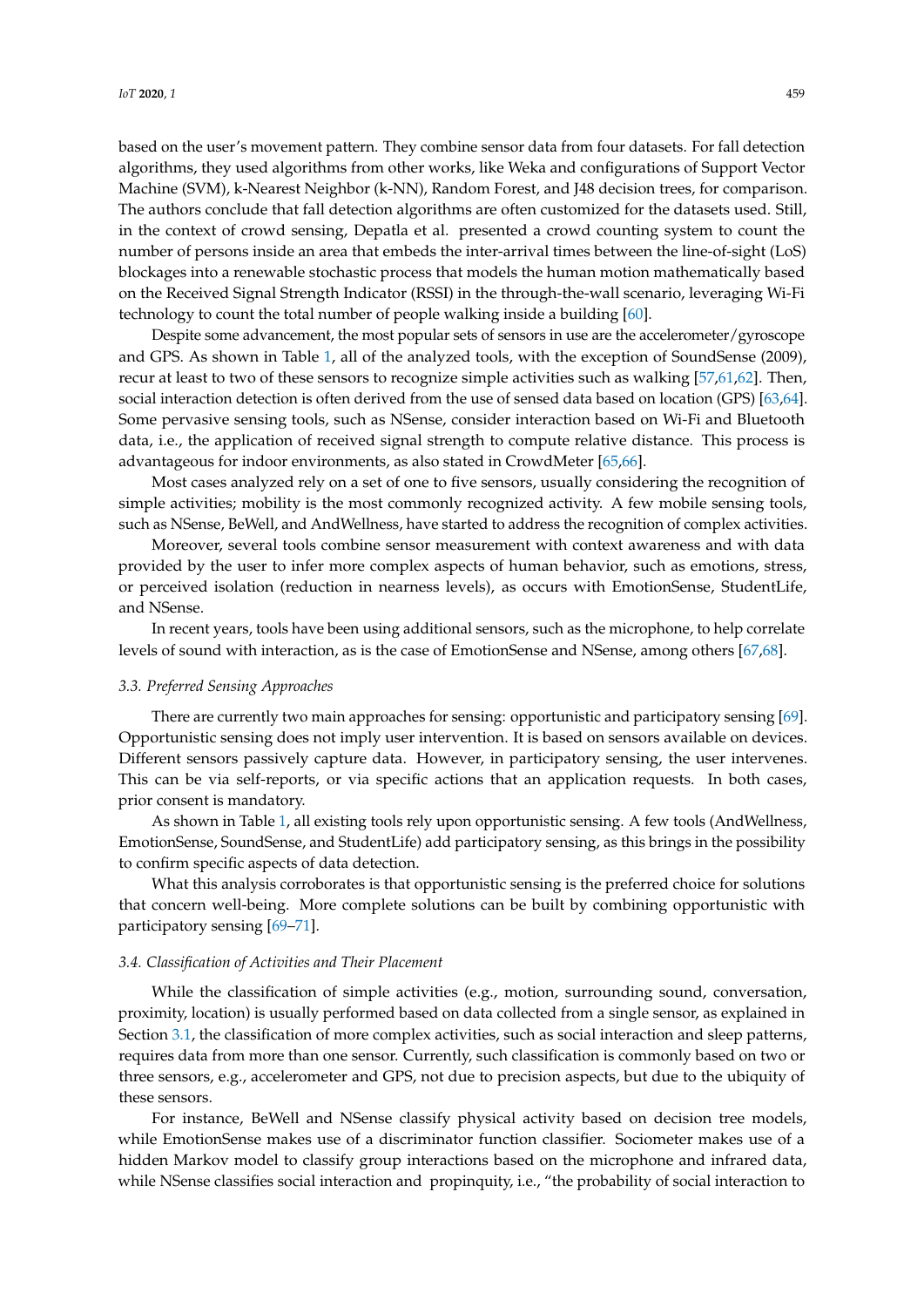occur" [\[55\]](#page-18-13). For this purpose, NSense relies on the Wi-Fi, Bluetooth, accelerometer, and microphone sensors. In what concerns sleep patterns, BeWell uses Gaussian models to derive patterns related to phone movement and surrounding sound based on data collected from the accelerometer and microphone. These sensed data are also combined with energy consumption.

Current pervasive mobile communication solutions rely on eager classification models without considering if such classification intends to focus on simple or complex activity recognition. However, eager classification models present significant limitations for operation in the fringes of the network, given that personal devices, such as smartphones, have limited resources [\[5\]](#page-15-4). Eager learning requires continuous sensing strategies that are able to supply a significant amount of data, which has implications in terms of processing and energy usage, for instance.

As for where such computation is being performed, all of the mobile sensing tools analyzed, with the exception of AndWellness, support classification of activities on the edge. This relates with the fact that such classification is mostly related with the recognition of simple activities. Then, behavior inference is performed in the cloud. The single exception to this is NSense, which performs both classification and behavior inference on the mobile devices.

#### *3.5. Current Applied Classification Metrics*

The adequate selection of classification models and metrics is essential for assisting prediction of human interaction patterns and habits. Prediction is relevant both to provide better feedback to the user and to increase the efficiency of platforms. For instance, by applying machine learning to Wi-Fi-derived indicators (e.g., visited networks, neighborhood density), it is possible to predict indoor occupancy [\[72\]](#page-19-5).

Moreover, prediction of behavior patterns is useful for assessment and detection of abnormal behavior, which works as a control trigger in the system. Such a trigger can assist the system in adjusting different aspects in real time. For instance, the system may shift the set of sensors to be used to capture data [\[5\]](#page-15-4), or the system may adjust the feedback provided to the user to prevent information overload [\[72\]](#page-19-5). Such an adjustment should take into consideration not only the prior digital footprint, but also external commodities (the context in time and space) that may or may not contribute to a deviation from the usual pattern modeled.

Currently, the preferred classification metrics are based on statistical properties, such as mean, variance, and standard deviation [\[25\]](#page-16-16). This selection is due to the ease of implementation and is not based on application or user/service requirements. However, a few solutions, such as AndWellness, consider more sophisticated metrics, such as the measurement of quality of participation in studies over time. NSense considers a measure of sociability (feedback to the user). EmotionSense also considers similar measures.

The technological evolution assists the implementation of sophisticated metrics that combine statistical accuracy with social interaction classification aspects, such as sociability levels, awareness levels, etc. It is, therefore, relevant to consider metrics that target accuracy and efficiency in terms of classification, but that incorporate interdisciplinary metrics, which are better suited to assist platforms in scaling.

#### <span id="page-9-0"></span>**4. Discussion: Challenges for Mobile Sensing Infrastructures**

A typical modular design for pervasive mobile communication solutions can assist in developing solutions that better address human behavior aspects. A modular design also assists in service decentralization. Such a framework design is expected to have at least four functional modules [\[17](#page-16-8)[,22\]](#page-16-13): data capture, learning, inference, and feedback (individual and collective). Figure [1](#page-10-0) illustrates the different modules and their interactions, as well as the processes that feed each module. Figure [2](#page-10-1) illustrates a simple taxonomy of the different blocks discussed in this paper.

The methodology followed in this section to discuss current challenges for mobile sensing infrastructures is derived from the four identified functional blocks. Data capture is backed up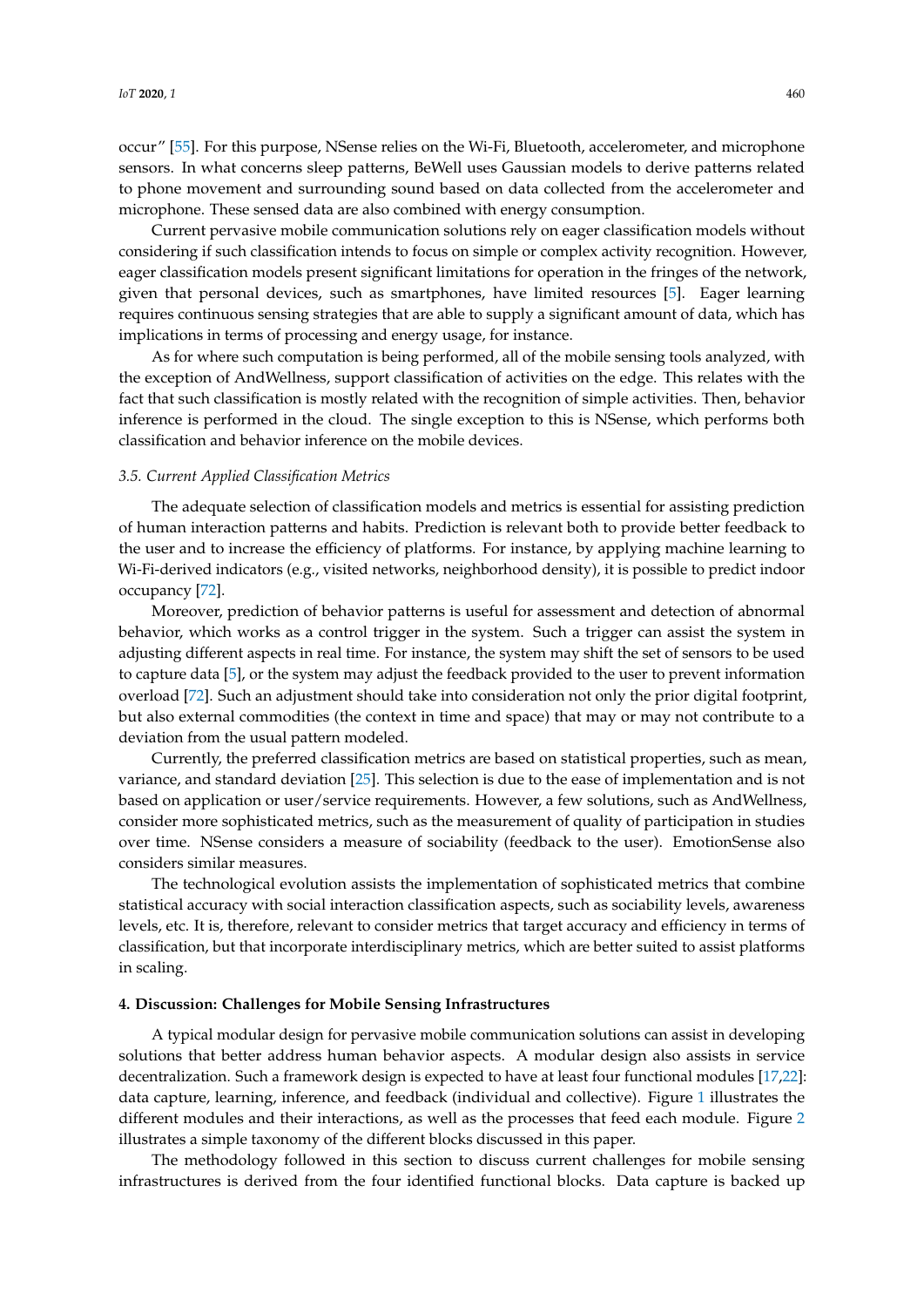<span id="page-10-0"></span>by an adequate sensing methodology, as discussed in Section [4.1.](#page-10-2) Learning and inference rely on contextualization and classification, respectively discussed on Sections [4.2](#page-11-0) and [4.4.](#page-12-0) Feedback requires adequate prediction and QoS management. All of these functional modules need to take privacy and anonymity support into consideration, as discussed in Section [4.3.](#page-11-1)



**Figure 1.** Modules and their interaction.

<span id="page-10-1"></span>

**Figure 2.** Building blocks of mobile sensing frameworks.

## <span id="page-10-2"></span>*4.1. Sensing*

As discussed in Section [3.1,](#page-3-1) even though all of the studied solutions rely on opportunistic sensing, there is no consensus about the best paradigm to be applied for pervasive sensing systems.

Both opportunistic and participatory sensing have pros and cons concerning implementation complexity and data handling. Participatory sensing provides a user with a sense of control, and eventually with a reward [\[73\]](#page-19-6). The user can, therefore, control data to be shared [\[74\]](#page-19-7). The data provided by the user also help in fine-tuning the system. However, participatory sensing requires the sound support of recruitment strategies to collect meaningful data [\[75–](#page-19-8)[79\]](#page-19-9).

In opportunistic sensing, the user provides consent, but data are collected passively (in the background) based on specific application requirements, e.g., using geolocation or battery usage [\[80](#page-19-10)[–82\]](#page-19-11). Furthermore, it is possible to explore network overhearing without adding network entropy (e.g., the need for probing). Therefore, opportunistic sensing lowers the need for incentives and well-thought recruitment campaigns. The downsize concerns the need to integrate mechanisms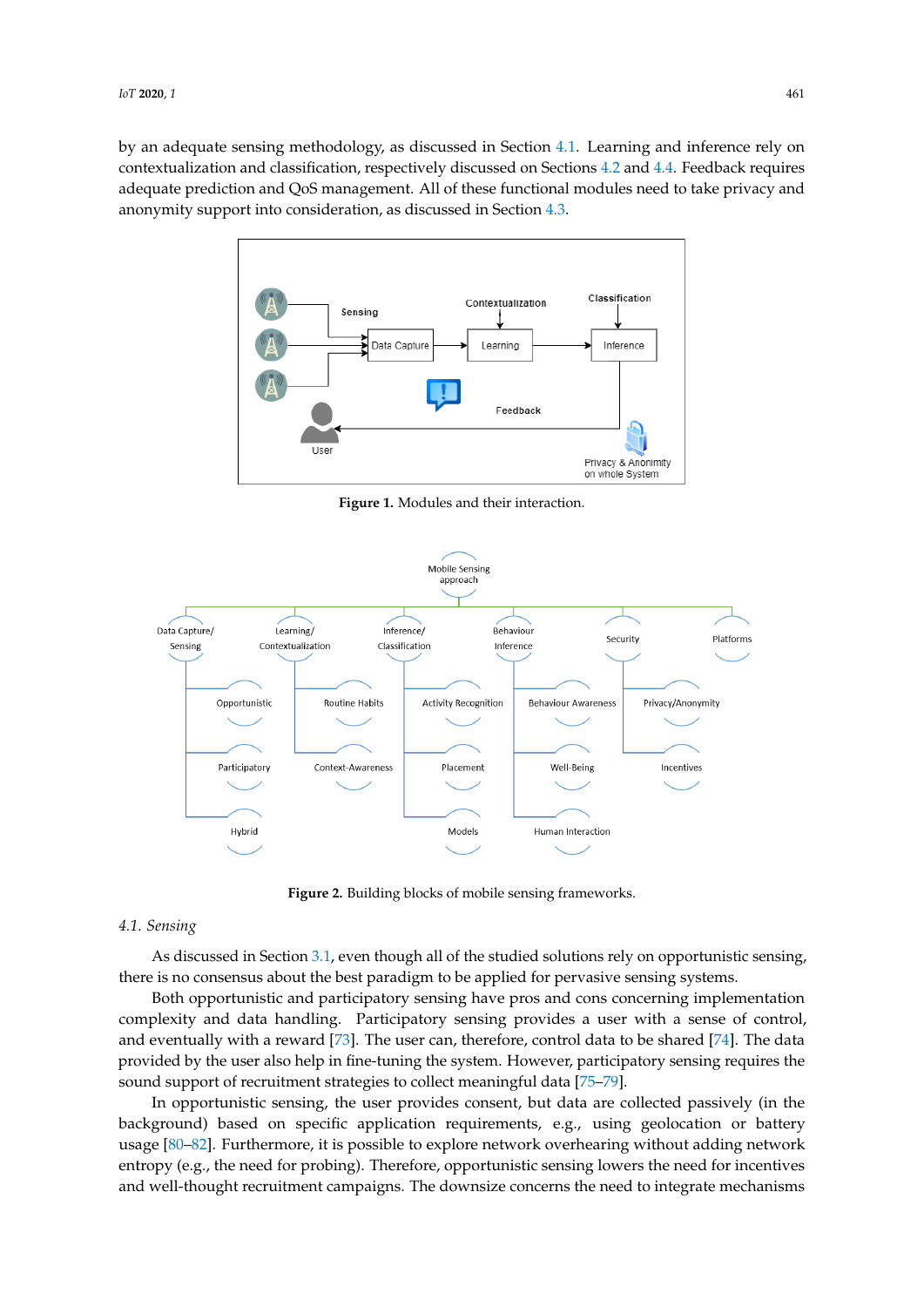that assist in better service decentralization [\[83\]](#page-19-12) and the need to improve the efficiency of large-scale sensing, which requires adequate security mechanisms [\[84,](#page-19-13)[85\]](#page-19-14).

As has been discussed and as is observable in the tools analyzed (rf. to Section [3.1\)](#page-3-1)

Still, prior studies have discussed the advantages of opportunistic sensing, i.e., how it is better suited for large-scale environments [\[86–](#page-20-0)[89\]](#page-20-1). Independently of the data collection approach to be used, the amount of data, information, and generated knowledge is expected to be substantial, and the platforms need to be able to adequately manage the resources required for this support [\[90\]](#page-20-2).

Moreover, the use of mobile devices and multiple sensors for activity recognition is expected to increase, as shown in the previous sections and as corroborated by the recent COVID-19 situation. Thus, the extraction of relevant data, the composition of information, and the generation of knowledge, as well as its proper representation, need to be carefully addressed. If poorly selected, composed, and generated, the underlying networked system's operation may be endangered. Moreover, user and data privacy may also be at risk. By compromising the infrastructure that supports data storage and computation, there is the risk of producing invalid results in terms of behavior, activities, and habits.

#### <span id="page-11-0"></span>*4.2. Adequate Contextualization*

The environment (i.e., context) where the user finds him/herself may influence his/her well-being [\[91\]](#page-20-3). With automatic context recognition, it is possible, for instance, to detect abnormal patterns, e.g., isolation of a user, falls, etc. [\[92](#page-20-4)-94]. Environmental indicators, e.g., geolocation and temperature, are also relevant in assisting sensing platforms to provide a more accurate activity recognition [\[43\]](#page-17-15).

Moreover, social context is relevant as well, as it allows one to infer aspects concerning user and device interaction over time and space [\[95\]](#page-20-6). For this purpose, it is relevant to define "social" context. Currently, in the context of network architectures, social context is derived from human interaction. Models for the social context are often simplified. The indicators used are, for instance, encounter duration. Human interaction can be modeled based on sociability levels [\[48](#page-17-23)[,55\]](#page-18-13). Therefore, context awareness should take into consideration three different dimensions: physical (space, co-presence), social (embedding in groups), and relational (e.g., identification of similarities of interests or behavior patterns). According to Vaiseman et al., the context-aware component must be discrete and should not require the person to adjust their behavior so that the application succeeds on a large scale [\[92\]](#page-20-4).

Adequate contextualization is also relevant for providing a more efficient data transmission. For instance, via context-aware mechanisms, the network can opt to keep data on the edges or send them to the cloud [\[96\]](#page-20-7). This can be dependent on several aspects, e.g., node availability, network status, and data types and volume. It can also be dependent on social interaction aspects [\[97\]](#page-20-8).

#### <span id="page-11-1"></span>*4.3. Privacy and Anonymity*

Any pervasive mobile communication framework needs to take privacy and anonymity into account [\[98–](#page-20-9)[100\]](#page-20-10). Pervasive sensing applications require the cooperation of strangers who will not trust each other [\[17\]](#page-16-8) and, therefore, incentives to back such schemes are essential [\[101](#page-20-11)[–103\]](#page-20-12).

One relevant aspect concerns the need to protect user/device privacy. Even with obfuscation techniques, the data collected via sensors can reveal, for instance, user location [\[104\]](#page-20-13) and user habits [\[105\]](#page-20-14). Keeping and treating data locally is a technique that can be used to circumvent this issue. For instance, assuming a large-scale event (such as a music festival), the data to be exchanged would track an increase in, e.g., device movement or surrounding noise in a specific cluster of devices, rather than considering the devices, their users, or the conversations being held. Therefore, pervasive sensing platforms should consider data aggregation support [\[99,](#page-20-15)[102\]](#page-20-16). Moreover, it is essential to obfuscate parameters such as device identifiers, e.g., MAC address. Furthermore, and above all, independently of data being locally stored or sent to the cloud, the user must provide his/her prior consent.

Some authors have been working on improving the privacy and anonymity of sensed data. For instance, Alsheikh et al. [\[106\]](#page-20-17) proposed a secure framework based on incentives for crowd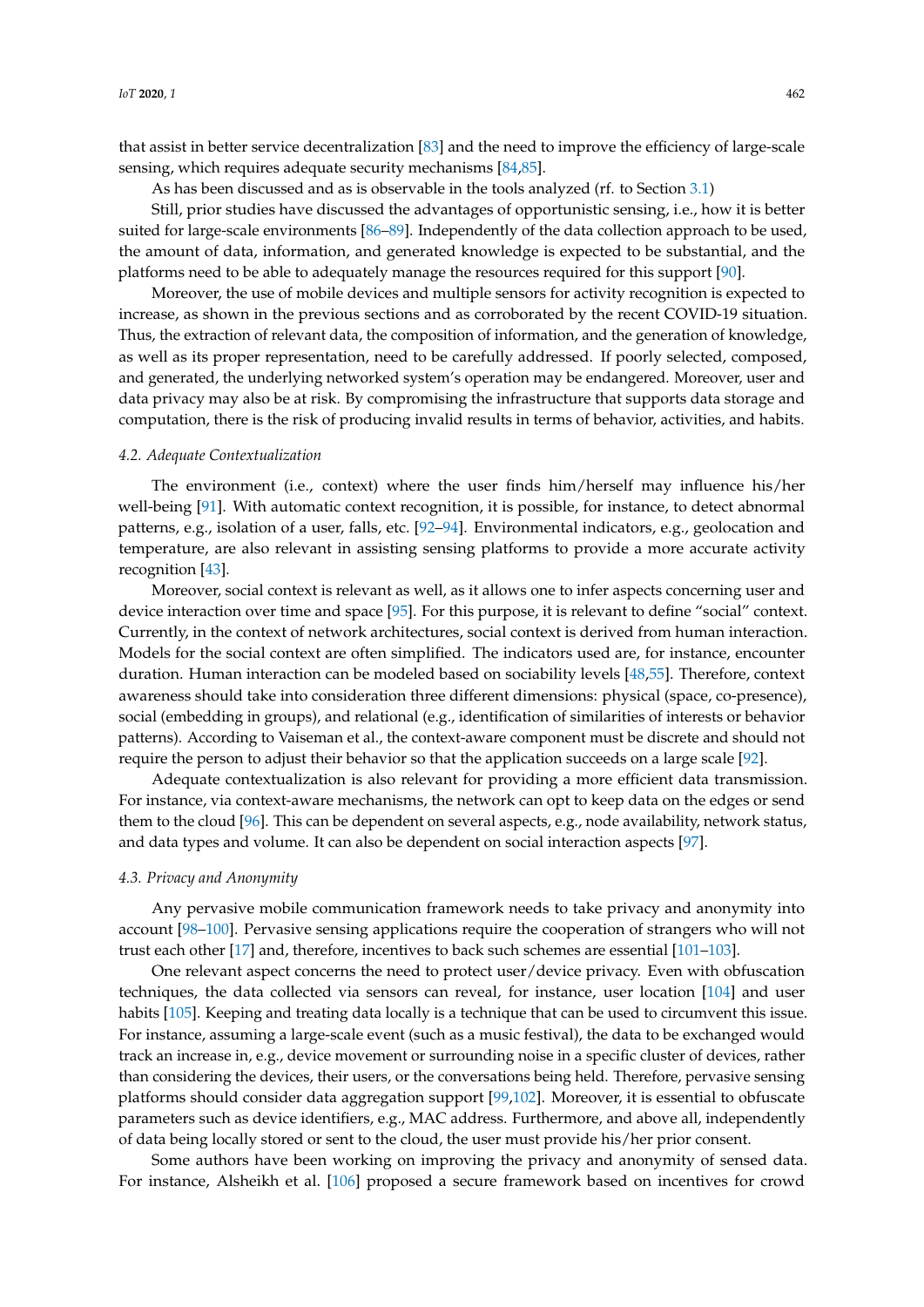sensing. In this framework, the users can configure specific data anonymity levels individually. In [\[107](#page-20-18)[–109\]](#page-21-0), the authors presented a nonparametric privacy optimization framework with an interactive optimization algorithm to further enhance the privacy, but they did not take data fusion into consideration.

## <span id="page-12-0"></span>*4.4. Classification*

Routine modeling and an adequate identification of a digital behavior footprint across time and space require pervasive solutions to passively, and in real time, learn and adjust to the individual user's routine [\[5\]](#page-15-4).

Prediction of behavior patterns is useful for assisting the network in better adjusting to the demand of different users. Such an adjustment should take into consideration not only the prior digital footprint [\[110\]](#page-21-1), but also external commodities (the context in time and space) that may or may not contribute to a deviation from the usual network behavior or from human interaction patterns. For this purpose, classification models have to be applied.

Eager learning algorithms [\[111\]](#page-21-2), such as decision trees (DT) [\[112–](#page-21-3)[114\]](#page-21-4) and neural networks (NN) [\[11,](#page-16-3)[106,](#page-20-17)[110,](#page-21-1)[115\]](#page-21-5), build explicit descriptions of target functions based on training data sets. Generalization beyond the training data is tried before receiving queries.

Lazy learning algorithms [\[111,](#page-21-2)[116\]](#page-21-6), such as the *k-nearest neighbor (k-NN)* algorithm, are more commonly applied in wireless sensor networks. Lazy learning algorithms store training data and wait until a query (test tuple) is performed [\[13,](#page-16-5)[106\]](#page-20-17). Hence, this category of algorithms displays properties of low computational costs during training, but may have high computational costs at a query. In the context of online analysis of mobile sensing data where it may be necessary to continually retrain an eager learner, running a lazy learning algorithm with storage in the cloud may prove to be beneficial and improve computational performance.

Case-based reasoning (CBR) [\[117](#page-21-7)[–119\]](#page-21-8) stores "cases", namely, prior experiences (dataset contextualization) and the solutions for those experiences. CBR assumes that problems recur and that similar problems have similar solutions. CBR provides a simplistic way to solve its (prior) dataset of problems. CBR is often used for recommendation systems [\[120\]](#page-21-9) and is a lazy learning method that uses the k-NN approach.

Memory-based reasoning (MBR) [\[106\]](#page-20-17) is a lazy learning method that usually relies on k-NN to operate [\[121\]](#page-21-10). The process here is to store all of the training data and retrieve instances from memory that are similar to the query instance. The result is applied in the classification of a current instance. MBR differs from CBR in the fact that CBR uses some form of domain theory for the case matching and adaption process, while MBR relies entirely on similar examples from memory found in the training data and avoids the knowledge engineering phase employed by other artificial intelligence approaches. This property makes MBR a powerful tool for classification in the context of analysis of fused data from pervasive sensing devices. An advantage of using the k-NN algorithm compared to other popular machine learning algorithms is also its simplicity in understanding and implementation.

To mitigate the aforementioned limitations, researchers have been investigating methods to help in the integration of eager classification models into pervasive mobile networking architectures. For that, for instance, one possibility is to reduce resources consumed during continuous sensing activities. Alternatively, it is feasible to send data to the cloud and perform classification learning there. As an example of methods aiming to reduce resources used in sensing activities, we can enumerate hierarchical sensor management strategies, balancing the performance of applications and sensing activities, or monitoring topology changes and adapting the rate of sensing queries. In what concerns the exploitation of cloud computing for the development of pervasive mobile communication platforms, in their work on SociableSense [\[50\]](#page-18-10), K. Rachuri et al. show that tools that rely on continuous sensing require adaptation of cloud computing for efficient data upload. SociableSense relies on classification to assist task placement on the edges or on the cloud, taking into consideration energy consumption, latency, and the resulting throughput.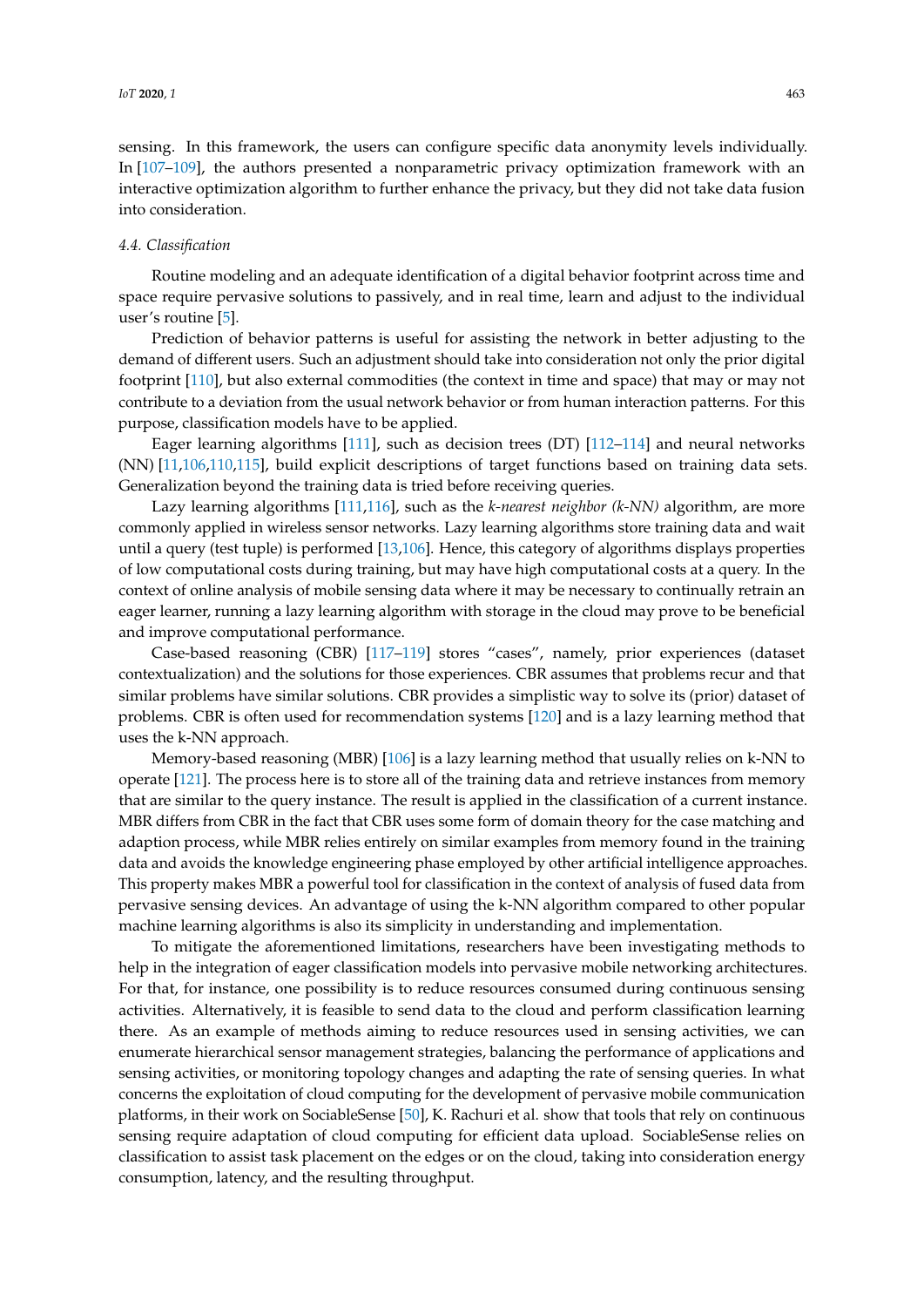In what concerns behavior inference, the standard approach for data mining until recently has been to collect raw data and send them to cloud servers, where they would then be filtered, classified, and mined to identify and analyze statistical properties, e.g., mobility or interaction (encounters, distance) patterns [\[122\]](#page-21-11). This process is time and resource consuming [\[112\]](#page-21-3), and above all, it raises critical privacy issues. Hence, an important challenge to address in the context of mobile sensing networking concerns the use of data mining techniques on the edge to the detriment of or to complement sending data to the cloud [\[122\]](#page-21-11).

Eager classification models, such as neural networks, seem better suited for crowd sensing in wireless environments [\[123](#page-21-12)[,124\]](#page-21-13). The reason is that eager classification seem to fit devices on the edges; for instance, in personal devices such as smartphones [\[5\]](#page-15-4). This could be achieved via a hierarchical classification strategy. Such a strategy holds benefits in terms of data capture, as data can be kept locally instead of being sent to the cloud.

It is worth highlighting that data extracted from a single sensor (such as an accelerometer) are already often classified locally and used to recognize different activities, such as sitting, jogging, or walking. Nevertheless, concerning sensing middleware, several sensors are usually applied to perform activity recognition, as explained in Section [3.](#page-3-0) With data fusion, the classification process becomes more complex in terms of data volume and possible features. The risk for misclassification also increases due to the higher data variability. Hence, a first requirement to be able to classify data on the network edges derived from data acquired by multiple sensors is to reduce the computational cost of the required classification models. However, there are still few studies focused on this paradigm [\[27,](#page-16-18)[125,](#page-21-14)[126\]](#page-21-15). To fulfill such a requirement, it is necessary to evaluate whether or not lazy classification models suit the limitations of the edge of the network. A recent paper specifically focused on healthcare discusses an ML recommendation system on the edge, where ML and recipe search tasks are placed in the edge, thus reducing the overall latency and computational impact on mobile end-user devices [\[127\]](#page-21-16).

## *4.5. Categorization of the Different Approaches*

Leveraging a new generation of mobile sensing platforms that can cope with new Internet challenges, such as mobility and distributed services, requires support on different fronts, as has been debated throughout the previous sections. To better assist future work, Table [2](#page-14-1) provides a summary of the studied work according to the area. The table starts with data capture, providing related work that has been discussed for opportunistic sensing, participatory sensing, and hybrid approaches. Learning and contextualization work is categorized based on the focus on learning of routine habits (e.g., human interaction, sociability levels, inter-contact times) and on context-awareness applicability aspects. Inference and classification work is categorized in terms of activities being recognized, placement of classification models (e.g., edges of the network), specific models being applied, and classification metrics in use. Feedback and behavior inference work is split into providing behavior awareness or supporting well-being, as well as according to aspects of inference of human behavior. Security is split into privacy, anonymity, and incentives, which are a relevant aspect for bootstrapping pervasive mobile sensing systems, particularly in large-scale environments. Last, related work that has provided contributions to the specific topic is listed.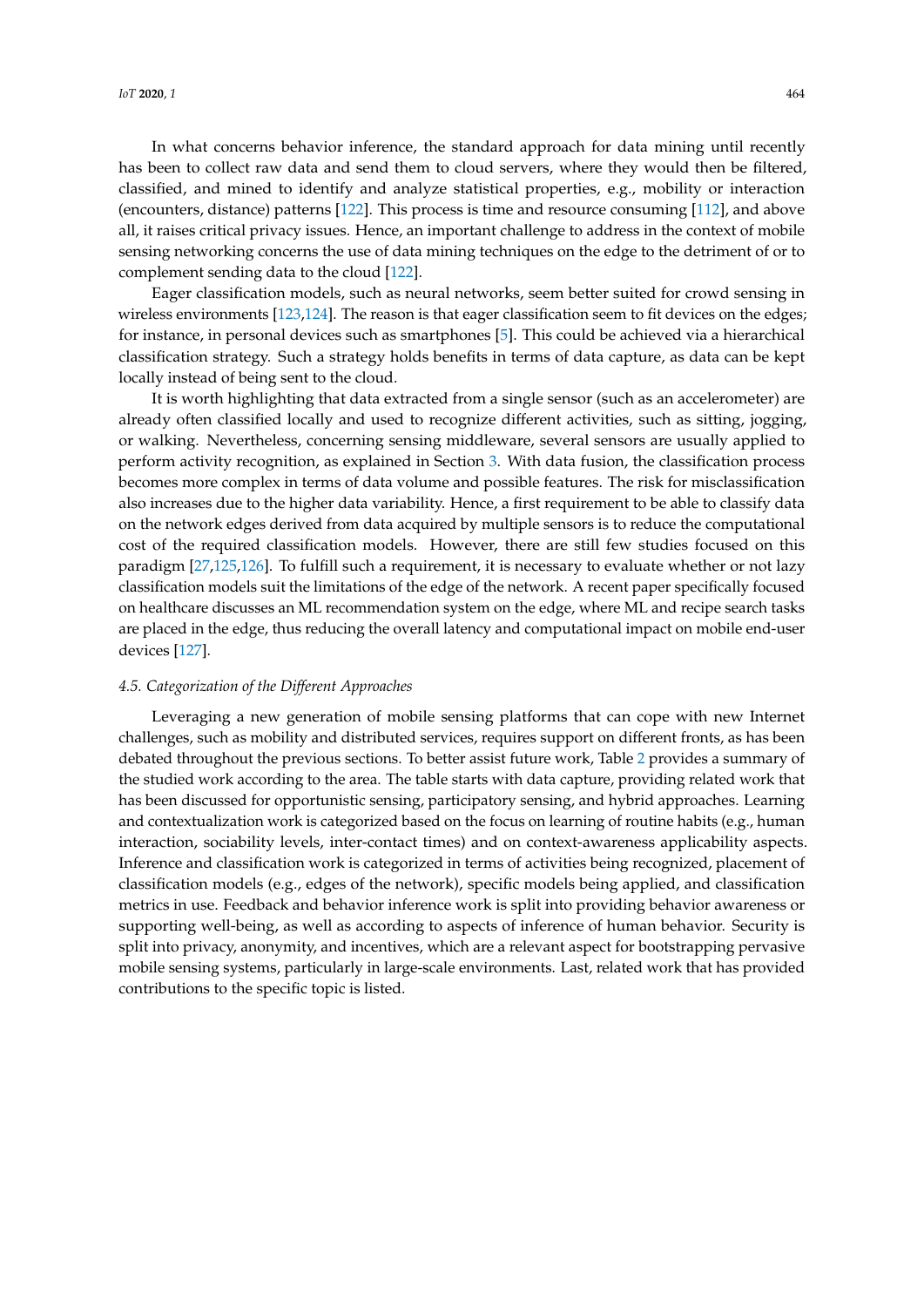<span id="page-14-1"></span>

| Area                       |                      | <b>Studied Work</b>                                    |
|----------------------------|----------------------|--------------------------------------------------------|
|                            | Opportunistic        | $[17, 44, 55, 69, 80 - 85, 128]$                       |
| Data capture/Sensing       | Participatory        | [45,58,73-79,129,130]                                  |
|                            | Hybrid               | $[2,69,71,86-89,131]$                                  |
| Learning/Contextualization | Routine Habits       | [12, 13, 55, 97]                                       |
|                            | Context awareness    | $[29,30,43,91-96,112,128]$                             |
|                            | Activity recognition | $[12, 13, 22 - 28, 43, 57, 61, 62, 92, 112, 128, 130]$ |
| Inference/Classification   | Placement            | $[14 - 16, 50, 96, 132]$                               |
|                            | Models               | $[8,13,27,28,106,111-115]$                             |
|                            | Behavior awareness   | [3,6,49,57,112]                                        |
| <b>Behavior inference</b>  | Well-being           | $[7-11,58]$                                            |
|                            | Human interaction    | [5,18,20,48,55,97,128]                                 |
|                            | Privacy/anonymity    | [84, 85, 98-100, 102, 104, 105, 128, 130, 131]         |
| Security                   | Incentives           | [79,101-103,106,129,131]                               |
| Platforms                  |                      | [13,34,46-49,51,53-56,59,60,81,128,133]                |

**Table 2.** Categorization of the different approaches.

## <span id="page-14-0"></span>**5. Recommendations for Future Research**

Pervasive sensing middleware is highly relevant in the context of contributions to societal well-being and quality of life, as can be seen today with, for instance, the COVID-19 situation. A common modular design for such frameworks, where the different sensors are adequately mapped to activity recognition, is relevant for creating tools that can more efficiently achieve their purpose. Overall, pervasive mobile sensing is expected to be further increased in the context of areas such as mobile crowd sensing and Internet of Things. Due to this, it is relevant to debate on how to approach future solutions, particularly those based on a consolidated view on sensing, activity recognition, and the required computational and networking support to sustain mobile sensing frameworks.

By understanding social interaction aspects, such as similarities in human routines, it is feasible to assist in improving well-being and quality of life. This paper provides a thorough review of related work focused on behavior inference and social interaction awareness. The paper then discusses the different functional modules that mobile sensing platforms for activity recognition need to consider. We have reviewed the most relevant open-source pervasive sensing solutions developed to bring awareness about different aspects of human routine behavior, and warn about the current challenges and limitations faced.

Derived from the current analysis, we propose the following recommendations for future work:

- The data collected should to be kept private and anonymous, as mandated today by privacy regulations, such as General Data Regulation Protection (GDPR). This aspect requires adequate data treatment and filtering, and must ensure that feedback and visualization do not endanger individuals in any way. For that purpose, the network architecture should consider that data should be treated as much as possible in end-user devices or closer to the end-user as much as possible (edge of the network). The discussion of aspects concerning privacy and anonymity is covered in Section [4.3.](#page-11-1)
- The analysis described in this paper based on the extensive related work shows that behavior inference for simple activities—as well as for complex activities, as demonstrated by the middleware NSense—can be at least partially located on the edge. Furthermore, Edge AI [\[134\]](#page-22-1) is addressing this aspect today via the distribution of artificial intelligence applications across the cloud–edge continuum. Therefore, whenever feasible (due to the associated computational cost), classification and inference mechanisms should be made available, thus reducing the need for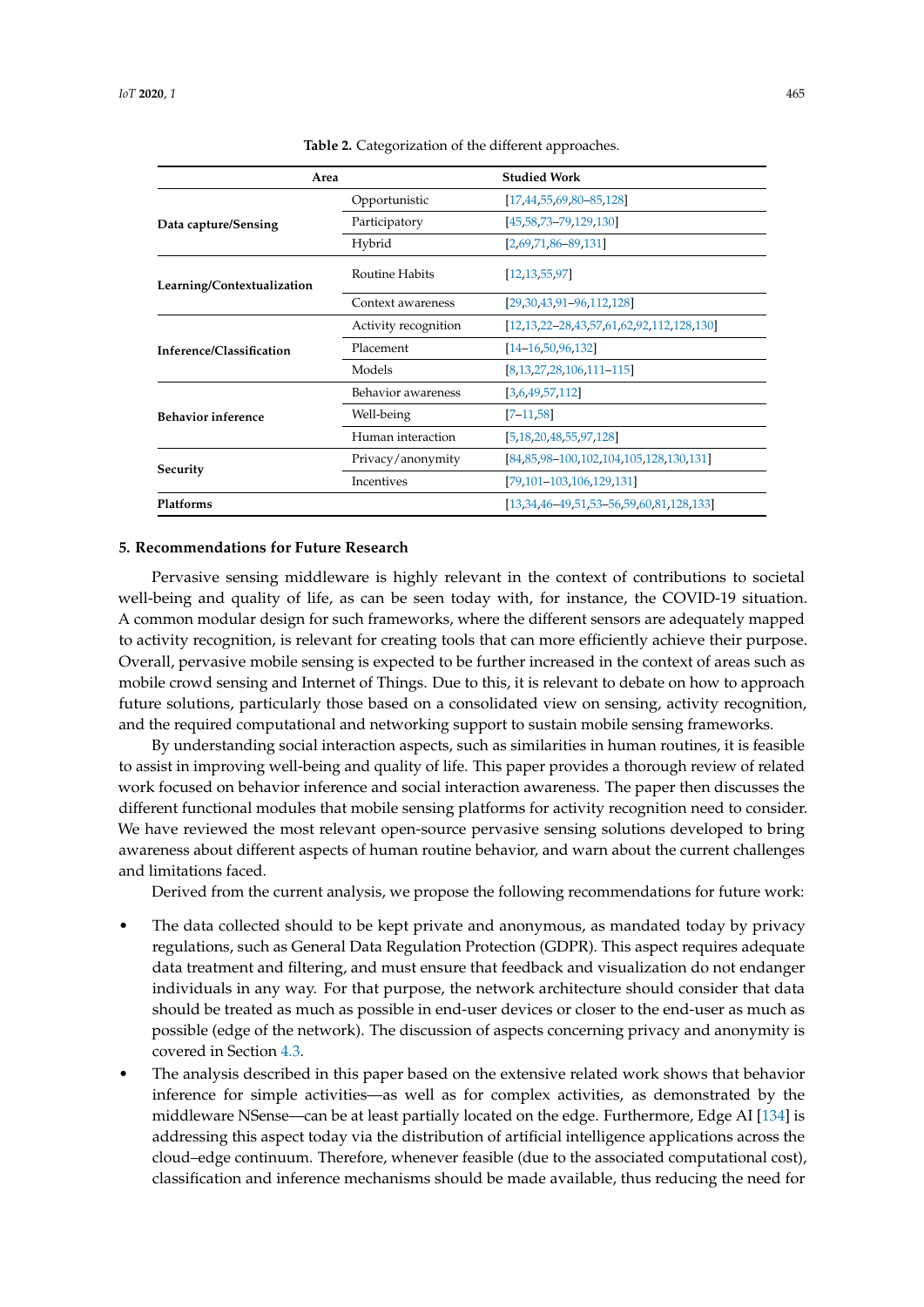users to always be on. The possibility to export data should be given to the user, but not be an underlying assumption. Moreover, the selection of specific classification models needs to take data fusion into consideration. Data fusion can provide a lighter software design. Data fusion is also relevant for providing finer-grained behavior inference. Classification and behavior inference aspects and today's approaches have been discussed in Section [4.4.](#page-12-0)

• Mobile sensing platforms need to be designed with the consideration of energy consumption aspects. In pervasive sensing platforms, the use of multiple sensors implies heavy energy consumption, thus limiting the potential of these solutions in large-scale scenarios. From this perspective, which has been discussed in Section [4.2,](#page-11-0) it is also important to highlight the role of opportunistic wireless routing approaches that take energy consumption into consideration [\[103](#page-20-12)[,135](#page-22-2)[,136\]](#page-22-3).

## <span id="page-15-6"></span>**6. Conclusions**

This article provides a review of the challenges faced by large-scale mobile sensing platforms that have been devised for human activity recognition. The review integrates an analysis of selected open-source mobile sensing tools and their categorization in terms of different aspects, such as types of sensors used, computation placement, recognized activities, and types of classification. Derived from this analysis, the review provides recommendations for the future design of mobile sensing platforms, namely, aspects to assist in overcoming the identified challenges in future applications. Mobile sensing applications—and, in particular, mobile crowd sensing—are again gaining ground as a category of technology to assist with different aspects of physical and social well-being. Nonetheless, specific frameworks to provide a better design in terms of usability, behavior inference, or even the specific sensors and classifiers to apply to large-scale decentralized analysis are missing; this is, therefore, a relevant field of work for current and future research in the context of edge/cloud computing, the Internet of Things, and decentralized application architectures.

**Author Contributions:** Both authors contributed as follows: thereof. Conceptualization, L.I.C. and R.C.S.; Methodology, L.I.C. and R.C.S.; Formal Analysis, L.I.C.; Investigation, L.I.C.; Writing Original Draft Preparation, L.I.C. and R.C.S.; Writing Review & Editing, L.I.C. and R.C.S.; Visualization, L.I.C. and R.C.S.; Supervision, R.C.S. All authors have read and agreed to the published version of the manuscript.

**Funding:** This research was funded by FCT reference number UID/MULTI/04111/2019.

**Conflicts of Interest:** The authors declare no conflict of interest.

## **References**

- <span id="page-15-0"></span>1. Ma, H.; Zhao, D.; Yuan, P. Opportunities in mobile crowd sensing. *IEEE Commun. Mag.* **2014**, *52*, 29–35. [\[CrossRef\]](http://dx.doi.org/10.1109/MCOM.2014.6871666)
- <span id="page-15-1"></span>2. Guo, B.; Wang, Z.; Yu, Z.; Wang, Y.; Yen, N.Y.; Huang, R.; Zhou, X. Mobile crowd sensing and computing: The review of an emerging human-powered sensing paradigm. *ACM Comput. Surv. (CSUR)* **2015**, *48*, 1–31. [\[CrossRef\]](http://dx.doi.org/10.1145/2794400)
- <span id="page-15-2"></span>3. Hänsel, K. Wearable and ambient sensing for well-being and emotional awareness in the smart workplace. In Proceedings of the 2016 ACM International Joint Conference on Pervasive and Ubiquitous Computing: Adjunct, New York, NY, USA, 12–16 September 2016; pp. 411–416.
- <span id="page-15-3"></span>4. García-Gil, D.; Luengo, J.; García, S.; Herrera, F. Enabling smart data: Noise filtering in big data classification. *Inf. Sci.* **2019**, *479*, 135–152. [\[CrossRef\]](http://dx.doi.org/10.1016/j.ins.2018.12.002)
- <span id="page-15-4"></span>5. Sofia, R.C.; Carvalho, L.I.; Pereira, F.M. *The Role of Smart Data in Inference of Human Behavior and Interaction, Smart Data: State-of-the-Art Perspectives in Computing and Applications*; Li, K.-C., Di Martino, B., Yang, L.T., Zhang, Q., Eds.; CRC Press: Boca Raton, FL, USA, 2019.
- <span id="page-15-5"></span>6. Pantic, M.; Pentland, A.; Nijholt, A.; Huang, T.S. Human computing and machine understanding of human behavior: A survey. In *Artifical Intelligence for Human Computing*; Springer: Berlin, Germany, 2007; pp. 47–71.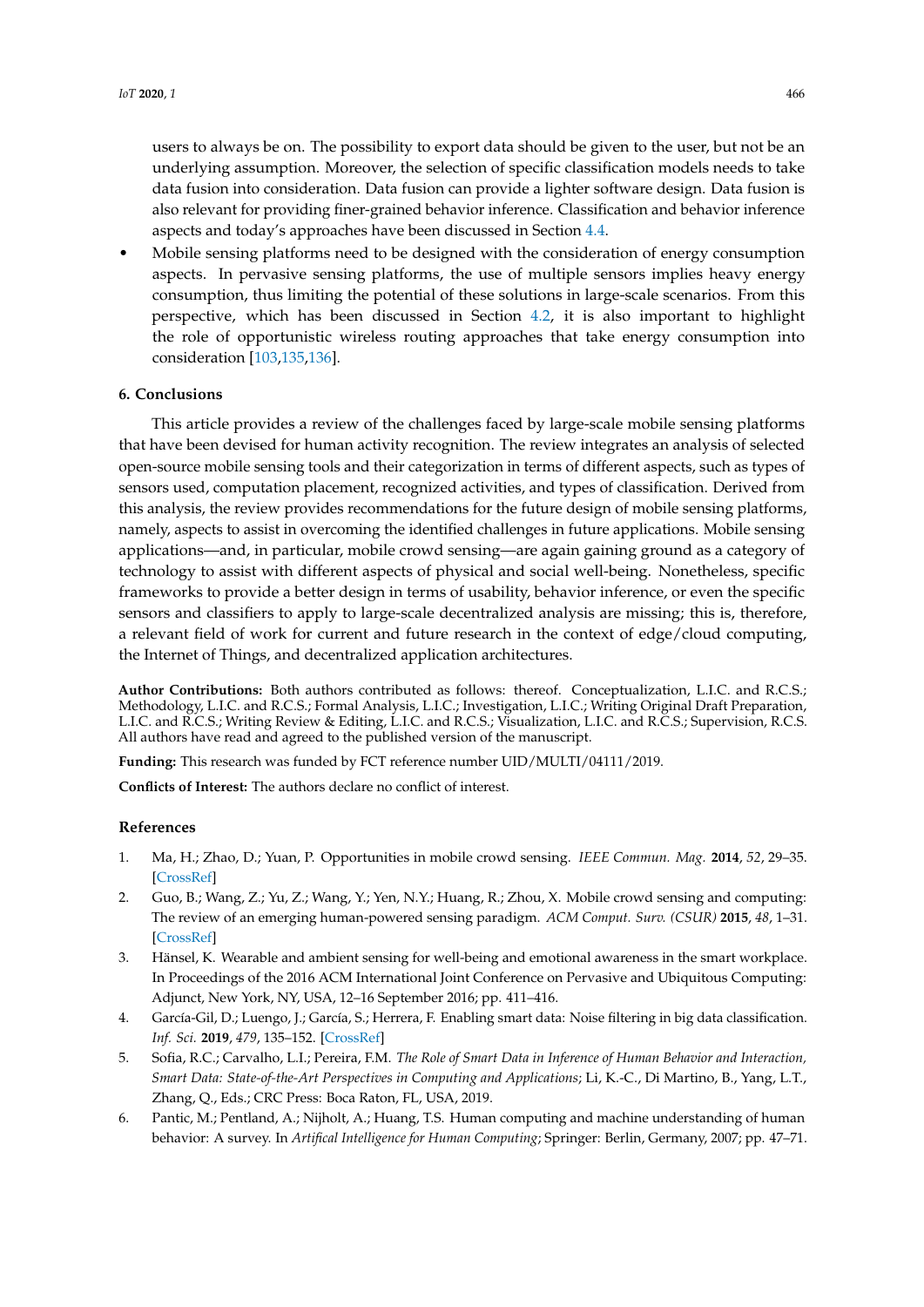- <span id="page-16-0"></span>7. Li, J.; de Ridder, H.; Vermeeren, A.; Conrado, C.; Martella, C. Designing for crowd well-being: Current designs, strategies and future design suggestions. In Proceedings of the 5th International Congress of International Association of Societies of Design Research, Tokyo, Japan, 26–30 August 2013; pp. 2278–2289.
- <span id="page-16-1"></span>8. Wang, J.; Chen, Y.; Hao, S.; Peng, X.; Hu, L. Deep learning for sensor-based activity recognition: A survey. *Pattern Recognit. Lett.* **2019**, *119*, 3–11. [\[CrossRef\]](http://dx.doi.org/10.1016/j.patrec.2018.02.010)
- <span id="page-16-2"></span>9. Zhang, Y.; Chen, M.; Mao, S.; Hu, L.; Leung, V.C. CAP: Community activity prediction based on big data analysis. *IEEE Netw.* **2014**, *28*, 52–57. [\[CrossRef\]](http://dx.doi.org/10.1109/MNET.2014.6863132)
- 10. Hinckley, K.; Pierce, J.; Sinclair, M.; Horvitz, E. Sensing techniques for mobile interaction. In Proceedings of the 13th annual ACM Symposium on User Interface Software and Technology, San Diego, CA, USA, 6–8 November 2000; pp. 91–100.
- <span id="page-16-3"></span>11. Srivastava, M.; Abdelzaher, T.; Szymanski, B. Human-centric sensing. *Philos. Trans. R. Soc. A Math. Phys. Eng. Sci.* **2012**, *370*, 176–197. [\[CrossRef\]](http://dx.doi.org/10.1098/rsta.2011.0244)
- <span id="page-16-4"></span>12. Hong, X.; Nugent, C.; Mulvenna, M.; McClean, S.; Scotney, B.; Devlin, S. Evidential fusion of sensor data for activity recognition in smart homes. *Pervasive Mob. Comput.* **2009**, *5*, 236–252. [\[CrossRef\]](http://dx.doi.org/10.1016/j.pmcj.2008.05.002)
- <span id="page-16-5"></span>13. Dernbach, S.; Das, B.; Krishnan, N.C.; Thomas, B.L.; Cook, D.J. Simple and complex activity recognition through smart phones. In Proceedings of the IEEE 2012 Eighth International Conference on Intelligent Environments, Guanajuato, Mexico, 26–29 June 2012; pp. 214–221.
- <span id="page-16-6"></span>14. Satyanarayanan, M.; Simoens, P.; Xiao, Y.; Pillai, P.; Chen, Z.; Ha, K.; Hu, W.; Amos, B. Edge analytics in the internet of things. *IEEE Pervasive Comput.* **2015**, *14*, 24–31. [\[CrossRef\]](http://dx.doi.org/10.1109/MPRV.2015.32)
- 15. Garcia Lopez, P.; Montresor, A.; Epema, D.; Datta, A.; Higashino, T.; Iamnitchi, A.; Barcellos, M.; Felber, P.; Riviere, E. Edge-Centric Computing: Vision and Challenges. In Proceedings of the ACM SIGCOMM Computer Communication Review, London, UK, 17–21 August 2015; Volume 45, pp. 37–42.
- <span id="page-16-7"></span>16. Bellavista, P.; Chessa, S.; Foschini, L.; Gioia, L.; Girolami, M. Human-enabled edge computing: Exploiting the crowd as a dynamic extension of mobile edge computing. *IEEE Commun. Mag.* **2018**, *56*, 145–155. [\[CrossRef\]](http://dx.doi.org/10.1109/MCOM.2017.1700385)
- <span id="page-16-8"></span>17. Lane, N.D.; Miluzzo, E.; Lu, H.; Peebles, D.; Choudhury, T.; Campbell, A.T. A survey of mobile phone sensing. *IEEE Commun. Mag.* **2010**, *48*, 140–150. [\[CrossRef\]](http://dx.doi.org/10.1109/MCOM.2010.5560598)
- <span id="page-16-9"></span>18. Atallah, L.; Yang, G.Z. The use of pervasive sensing for behaviour profiling—A survey. *Pervasive Mob. Comput.* **2009**, *5*, 447–464. [\[CrossRef\]](http://dx.doi.org/10.1016/j.pmcj.2009.06.009)
- <span id="page-16-10"></span>19. Atallah, L.; Lo, B.; Yang, G.Z. Can pervasive sensing address current challenges in global healthcare? *J. Epidemiol. Glob. Health* **2012**, *2*, 1–13. [\[CrossRef\]](http://dx.doi.org/10.1016/j.jegh.2011.11.005) [\[PubMed\]](http://www.ncbi.nlm.nih.gov/pubmed/23856393)
- <span id="page-16-11"></span>20. Draghici, A.; Steen, M.V. A survey of techniques for automatically sensing the behavior of a crowd. *ACM Comput. Surv. (CSUR)* **2018**, *51*, 1–40. [\[CrossRef\]](http://dx.doi.org/10.1145/3129343)
- <span id="page-16-12"></span>21. Rosi, A.; Mamei, M.; Zambonelli, F.; Dobson, S.; Stevenson, G.; Ye, J. Social sensors and pervasive services: Approaches and perspectives. In Proceedings of the 2011 IEEE International Conference on Pervasive Computing and Communications Workshops (PERCOM Workshops), Seattle, WA, USA, 21–25 March 2011; pp. 525–530.
- <span id="page-16-13"></span>22. Shoaib, M.; Bosch, S.; Incel, O.D.; Scholten, H.; Havinga, P.J. A survey of online activity recognition using mobile phones. *Sensors* **2015**, *15*, 2059–2085. [\[CrossRef\]](http://dx.doi.org/10.3390/s150102059) [\[PubMed\]](http://www.ncbi.nlm.nih.gov/pubmed/25608213)
- <span id="page-16-14"></span>23. Avci, A.; Bosch, S.; Marin-Perianu, M.; Marin-Perianu, R.; Havinga, P. Activity recognition using inertial sensing for healthcare, wellbeing and sports applications: A survey. In Proceedings of the 23th International Conference on Architecture of Computing Systems, Hannover, Germany, 22–25 February 2010; pp. 1–10.
- <span id="page-16-15"></span>24. Lockhart, J.W.; Pulickal, T.; Weiss, G.M. Applications of mobile activity recognition. In Proceedings of the 2012 ACM Conference on Ubiquitous Computing, Pittsburgh, PA, USA, 5–8 September 2012; pp. 1054–1058.
- <span id="page-16-16"></span>25. Lara, O.D.; Labrador, M.A. A survey on human activity recognition using wearable sensors. *IEEE Commun. Surv. Tutor.* **2012**, *15*, 1192–1209. [\[CrossRef\]](http://dx.doi.org/10.1109/SURV.2012.110112.00192)
- <span id="page-16-17"></span>26. Incel, O.D.; Kose, M.; Ersoy, C. A review and taxonomy of activity recognition on mobile phones. *BioNanoScience* **2013**, *3*, 145–171. [\[CrossRef\]](http://dx.doi.org/10.1007/s12668-013-0088-3)
- <span id="page-16-18"></span>27. Lane, N.D.; Georgiev, P. Can deep learning revolutionize mobile sensing? In Proceedings of the 16th International Workshop on Mobile Computing Systems and Applications, Santa Fe, NM, USA, 12–13 February 2015; pp. 117–122.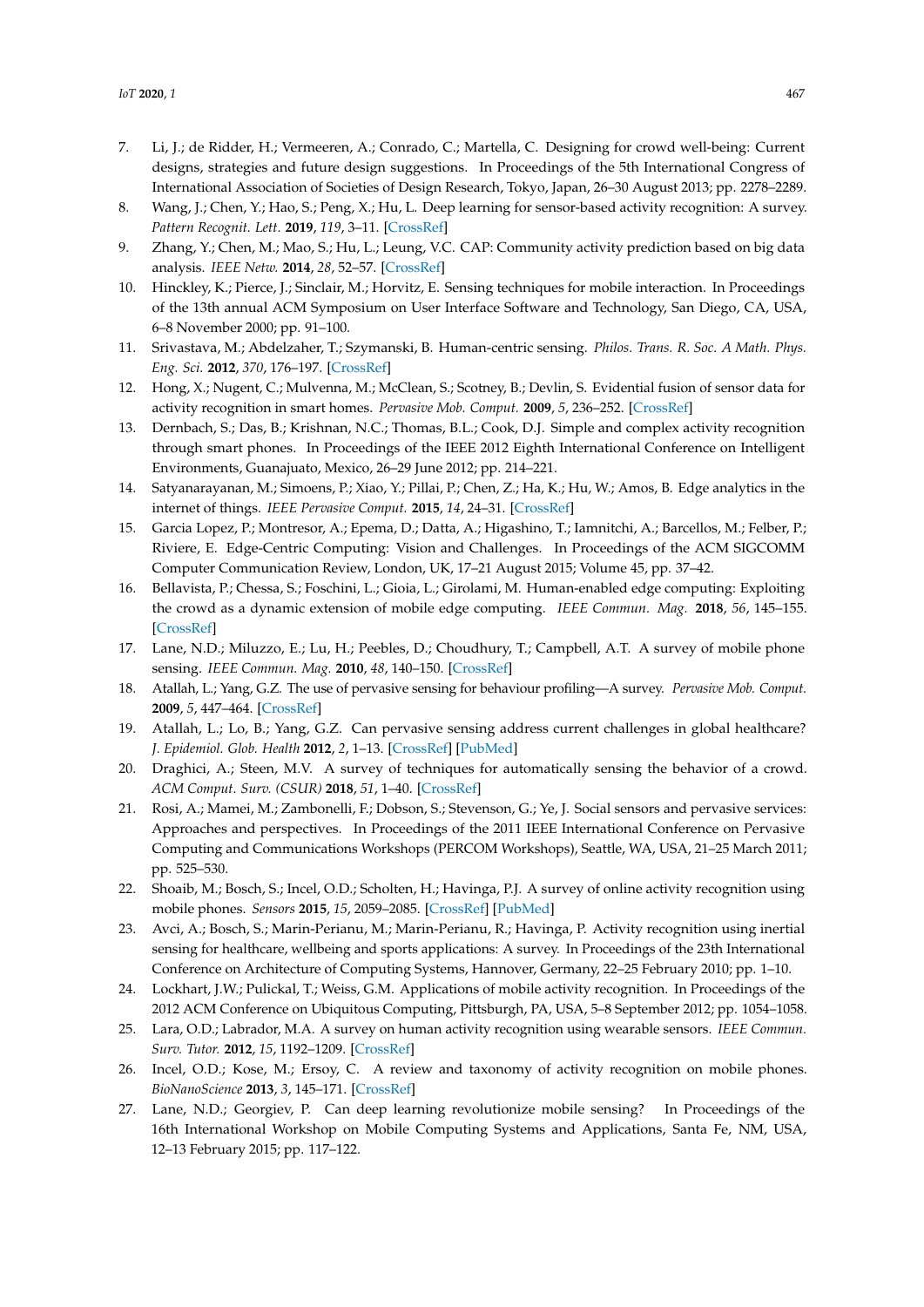- <span id="page-17-0"></span>28. Nweke, H.F.; Teh, Y.W.; Al-Garadi, M.A.; Alo, U.R. Deep learning algorithms for human activity recognition using mobile and wearable sensor networks: State of the art and research challenges. *Expert Syst. Appl.* **2018**, *105*, 233–261. [\[CrossRef\]](http://dx.doi.org/10.1016/j.eswa.2018.03.056)
- <span id="page-17-1"></span>29. Perera, C.; Zaslavsky, A.; Christen, P.; Georgakopoulos, D. Context aware computing for the internet of things: A survey. *IEEE Commun. Surv. Tutor.* **2013**, *16*, 414–454. [\[CrossRef\]](http://dx.doi.org/10.1109/SURV.2013.042313.00197)
- <span id="page-17-2"></span>30. Altshuler, Y.; Fire, M.; Aharony, N.; Volkovich, Z.; Elovici, Y.; Pentland, A.S. Trade-offs in social and behavioral modeling in mobile networks. In *International Conference on Social Computing, Behavioral-Cultural Modeling, and Prediction*; Springer: Berlin, Germany, 2013; pp. 412–423.
- <span id="page-17-3"></span>31. Saeed, A.; Waheed, T. An extensive survey of context-aware middleware architectures. In Proceedings of the 2010 IEEE International Conference on Electro/Information Technology, Normal, IL, USA, 20–22 May 2010; pp. 1–6.
- <span id="page-17-4"></span>32. Makris, P.; Skoutas, D.N.; Skianis, C. A survey on context-aware mobile and wireless networking: On networking and computing environments' integration. *IEEE Commun. Surv. Tutor.* **2012**, *15*, 362–386. [\[CrossRef\]](http://dx.doi.org/10.1109/SURV.2012.040912.00180)
- <span id="page-17-5"></span>33. Bettini, C.; Brdiczka, O.; Henricksen, K.; Indulska, J.; Nicklas, D.; Ranganathan, A.; Riboni, D. A survey of context modelling and reasoning techniques. *Pervasive Mob. Comput.* **2010**, *6*, 161–180. [\[CrossRef\]](http://dx.doi.org/10.1016/j.pmcj.2009.06.002)
- <span id="page-17-6"></span>34. Bandyopadhyay, S.; Sengupta, M.; Maiti, S.; Dutta, S. Role of middleware for internet of things: A study. *Int. J. Comput. Sci. Eng. Surv.* **2011**, *2*, 94–105. [\[CrossRef\]](http://dx.doi.org/10.5121/ijcses.2011.2307)
- <span id="page-17-7"></span>35. Bellavista, P.; Corradi, A.; Fanelli, M.; Foschini, L. A survey of context data distribution for mobile ubiquitous systems. *ACM Comput. Surv. (CSUR)* **2012**, *44*, 1–45. [\[CrossRef\]](http://dx.doi.org/10.1145/2333112.2333119)
- <span id="page-17-8"></span>36. Shi, W.; Cao, J.; Zhang, Q.; Li, Y.; Xu, L. Edge computing: Vision and challenges. *IEEE Internet Things J.* **2016**, *3*, 637–646. [\[CrossRef\]](http://dx.doi.org/10.1109/JIOT.2016.2579198)
- <span id="page-17-20"></span><span id="page-17-9"></span>37. Sarddar, D.; Barman, S.; Sen, P.; Pandit, R. Refinement of Resource Management in Fog Computing Aspect of QoS. *Int. J. Grid Distrib. Comput.* **2018**, *11*, 29–44. [\[CrossRef\]](http://dx.doi.org/10.14257/ijgdc.2018.11.5.03)
- <span id="page-17-21"></span><span id="page-17-10"></span>38. Hu, Y.C.; Patel, M.; Sabella, D.; Sprecher, N.; Young, V. Mobile edge computing—A key technology towards 5G. *ETSI White Pap.* **2015**, *11*, 1–16.
- <span id="page-17-11"></span>39. Bilal, K.; Khalid, O.; Erbad, A.; Khan, S.U. Potentials, trends, and prospects in edge technologies: Fog, cloudlet, mobile edge, and micro data centers. *Comput. Netw.* **2018**, *130*, 94–120. [\[CrossRef\]](http://dx.doi.org/10.1016/j.comnet.2017.10.002)
- <span id="page-17-22"></span><span id="page-17-12"></span>40. Carvalho, L.I.; Silva, D.; Sofia, R.C. Leveraging Context-awareness to Better Support the IoT Cloud-Edge Continuum. *arXiv* **2020**, arXiv:2005.00121.
- <span id="page-17-13"></span>41. Riboni, D.; Bettini, C.; Civitarese, G.; Janjua, Z.H.; Helaoui, R. Smartfaber: Recognizing fine-grained abnormal behaviors for early detection of mild cognitive impairment. *Artif. Intell. Med.* **2016**, *67*, 57–74. [\[CrossRef\]](http://dx.doi.org/10.1016/j.artmed.2015.12.001)
- <span id="page-17-14"></span>42. Dawadi, P.N.; Cook, D.J.; Schmitter-Edgecombe, M. Automated cognitive health assessment using smart home monitoring of complex tasks. *IEEE Trans. Syst. Man Cybern. Syst.* **2013**, *43*, 1302–1313. [\[CrossRef\]](http://dx.doi.org/10.1109/TSMC.2013.2252338)
- <span id="page-17-15"></span>Liu, Y.; Nie, L.; Liu, L.; Rosenblum, D.S. From action to activity: Sensor-based activity recognition. *Neurocomputing* **2016**, *181*, 108–115. [\[CrossRef\]](http://dx.doi.org/10.1016/j.neucom.2015.08.096)
- <span id="page-17-16"></span>44. Liang, Q.; Cheng, X.; Huang, S.C.; Chen, D. Opportunistic sensing in wireless sensor networks: Theory and application. *IEEE Trans. Comput.* **2013**, *63*, 2002–2010. [\[CrossRef\]](http://dx.doi.org/10.1109/TC.2013.85)
- <span id="page-17-17"></span>45. Burke, J.A.; Estrin, D.; Hansen, M.; Parker, A.; Ramanathan, N.; Reddy, S.; Srivastava, M.B. *Participatory Sensing*. Available online: <https://escholarship.org/uc/item/19h777qd> (accessed on 21 November 2020).
- <span id="page-17-18"></span>46. Miluzzo, E.; Lane, N.D.; Eisenman, S.B.; Campbell, A.T. CenceMe–injecting sensing presence into social networking applications. In *European Conference on Smart Sensing and Context*; Springer: Berlin/Heidelberg, Germany, 2007; pp. 1–28.
- <span id="page-17-19"></span>47. Lu, H.; Pan, W.; Lane, N.D.; Choudhury, T.; Campbell, A.T. SoundSense: Scalable sound sensing for people-centric applications on mobile phones. In Proceedings of the 7th International Conference on Mobile Systems, Applications, and Services, Krakow, Poland, 22–25 June 2009; pp. 165–178.
- <span id="page-17-23"></span>48. Rachuri, K.K.; Musolesi, M.; Mascolo, C.; Rentfrow, P.J.; Longworth, C.; Aucinas, A. EmotionSense: A mobile phones based adaptive platform for experimental social psychology research. In Proceedings of the 12th ACM International Conference on Ubiquitous Computing, Copenhagen, Denmark, 26–29 September 2010; pp. 281–290.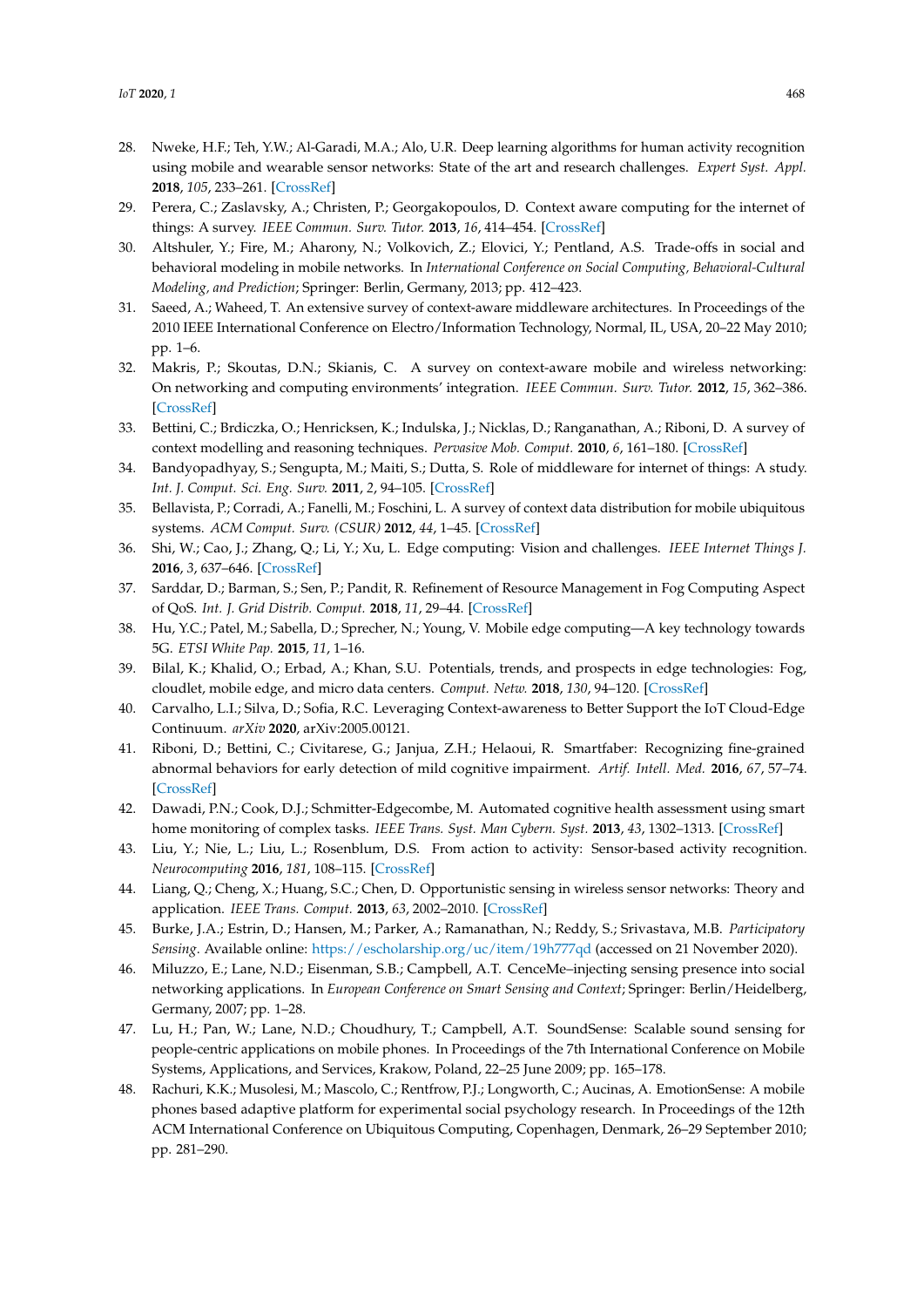- <span id="page-18-8"></span><span id="page-18-6"></span><span id="page-18-5"></span><span id="page-18-4"></span><span id="page-18-3"></span><span id="page-18-2"></span><span id="page-18-1"></span><span id="page-18-0"></span>49. Hicks, J.; Ramanathan, N.; Kim, D.; Monibi, M.; Selsky, J.; Hansen, M.; Estrin, D. AndWellness: An open mobile system for activity and experience sampling. In Proceeding of the Conference on Wireless Health, San Diego, CA, USA, 5–7 October 2010; pp. 34–43.
- <span id="page-18-10"></span>50. Rachuri, K.K.; Mascolo, C.; Musolesi, M.; Rentfrow, P.J. Sociablesense: Exploring the trade-offs of adaptive sampling and computation offloading for social sensing. In Proceedings of the 17th Annual International Conference on Mobile Computing and Networking, Las Vegas, NV, USA, 19–23 September 2011; pp. 73–84.
- <span id="page-18-9"></span><span id="page-18-7"></span>51. Lin, M.; Lane, N.D.; Mohammod, M.; Yang, X.; Lu, H.; Cardone, G.; Ali, S.; Doryab, A.; Berke, E.; Campbell, A.T.; et al. BeWell+ multi-dimensional wellbeing monitoring with community-guided user feedback and energy optimization. In Proceedings of the Conference on Wireless Health, La Jolla, CA, USA, 22–25 October 2012; pp. 1–8.
- 52. Castro, L.A.; Beltrán, J.; Perez, M.; Quintana, E.; Favela, J.; Chávez, E.; Rodriguez, M.; Navarro, R. Collaborative opportunistic sensing with mobile phones. In Proceedings of the 2014 ACM International Joint Conference on Pervasive and Ubiquitous Computing: Adjunct Publication, Seattle, WA, USA, 13–17 September 2014; pp. 1265–1272.
- <span id="page-18-11"></span>53. Wang, R.; Chen, F.; Chen, Z.; Li, T.; Harari, G.; Tignor, S.; Zhou, X.; Ben-Zeev, D.; Campbell, A.T. StudentLife: Assessing mental health, academic performance and behavioral trends of college students using smartphones. In Proceedings of the 2014 ACM International Joint Conference on Pervasive and Ubiquitous Computing, Seattle, WA, USA, 13–17 September 2014; pp. 3–14.
- <span id="page-18-12"></span>54. Akbar, F.; Weber, I. # Sleep\_as\_Android: Feasibility of Using Sleep Logs on Twitter for Sleep Studies. In Proceedings of the 2016 IEEE International Conference on Healthcare Informatics (ICHI), Chicago, IL, USA, 4–7 October 2016; pp. 227–233.
- <span id="page-18-13"></span>55. Sofia, R.; Firdose, S.; Lopes, L.A.; Moreira, W.; Mendes, P. NSense: A people-centric, non-intrusive opportunistic sensing tool for contextualizing nearness. In Proceedings of the 2016 IEEE 18th International Conference on e-Health Networking, Applications and Services (Healthcom), Munich, Germany, 14–16 September 2016; pp. 1–6.
- <span id="page-18-14"></span>56. Elhamshary, M.; Youssef, M.; Uchiyama, A.; Yamaguchi, H.; Higashino, T. Crowdmeter: Congestion level estimation in railway stations using smartphones. In Proceedings of the 2018 IEEE International Conference on Pervasive Computing and Communications (PerCom), Athens, Greece, 19–23 March 2018; pp. 1–12.
- <span id="page-18-15"></span>57. Onnela, J.P.; Waber, B.N.; Pentland, A.; Schnorf, S.; Lazer, D. Using sociometers to quantify social interaction patterns. *Sci. Rep.* **2014**, *4*, 5604. [\[CrossRef\]](http://dx.doi.org/10.1038/srep05604)
- <span id="page-18-16"></span>58. Servia-Rodríguez, S.; Rachuri, K.K.; Mascolo, C.; Rentfrow, P.J.; Lathia, N.; Sandstrom, G.M. Mobile sensing at the service of mental well-being: A large-scale longitudinal study. In Proceedings of the 26th International Conference on World Wide Web, Perth, Australia, 3–7 May 2017; pp. 103–112.
- <span id="page-18-17"></span>59. Krupitzer, C.; Sztyler, T.; Edinger, J.; Breitbach, M.; Stuckenschmidt, H.; Becker, C. Hips do lie! A position-aware mobile fall detection system. In Proceedings of the 2018 IEEE International Conference on Pervasive Computing and Communications (PerCom), Athens, Greece, 19–23 March 2018; pp. 1–10.
- <span id="page-18-18"></span>60. Depatla, S.; Mostofi, Y. Crowd counting through walls using WiFi. In Proceedings of the 2018 IEEE International Conference on Pervasive Computing and Communications (PerCom), Athens, Greece, 19–23 March 2018; pp. 1–10.
- <span id="page-18-19"></span>61. Garcia-Ceja, E.; Brena, R. Long-term activity recognition from accelerometer data. *Procedia Technol.* **2013**, *7*, 248–256. [\[CrossRef\]](http://dx.doi.org/10.1016/j.protcy.2013.04.031)
- <span id="page-18-20"></span>62. Preece, S.J.; Goulermas, J.Y.; Kenney, L.P.; Howard, D. A comparison of feature extraction methods for the classification of dynamic activities from accelerometer data. *IEEE Trans. Biomed. Eng.* **2008**, *56*, 871–879. [\[CrossRef\]](http://dx.doi.org/10.1109/TBME.2008.2006190) [\[PubMed\]](http://www.ncbi.nlm.nih.gov/pubmed/19272902)
- <span id="page-18-21"></span>63. Liu, X.; Gong, L.; Gong, Y.; Liu, Y. Revealing travel patterns and city structure with taxi trip data. *J. Transp. Geogr.* **2015**, *43*, 78–90. [\[CrossRef\]](http://dx.doi.org/10.1016/j.jtrangeo.2015.01.016)
- <span id="page-18-22"></span>64. Wirz, M.; Schläpfer, P.; Kjærgaard, M.B.; Roggen, D.; Feese, S.; Tröster, G. Towards an Online Detection of Pedestrian Flocks in Urban Canyons by Smoothed Spatio-Temporal Clustering of GPS Trajectories. Available online: <https://dl.acm.org/doi/proceedings/10.1145/2063212> (accessed on 21 November 2020).
- <span id="page-18-23"></span>65. Werb, J.; Lanzl, C. Designing a positioning system for finding things and people indoors. *IEEE Spectr.* **1998**, *35*, 71–78. [\[CrossRef\]](http://dx.doi.org/10.1109/6.715187)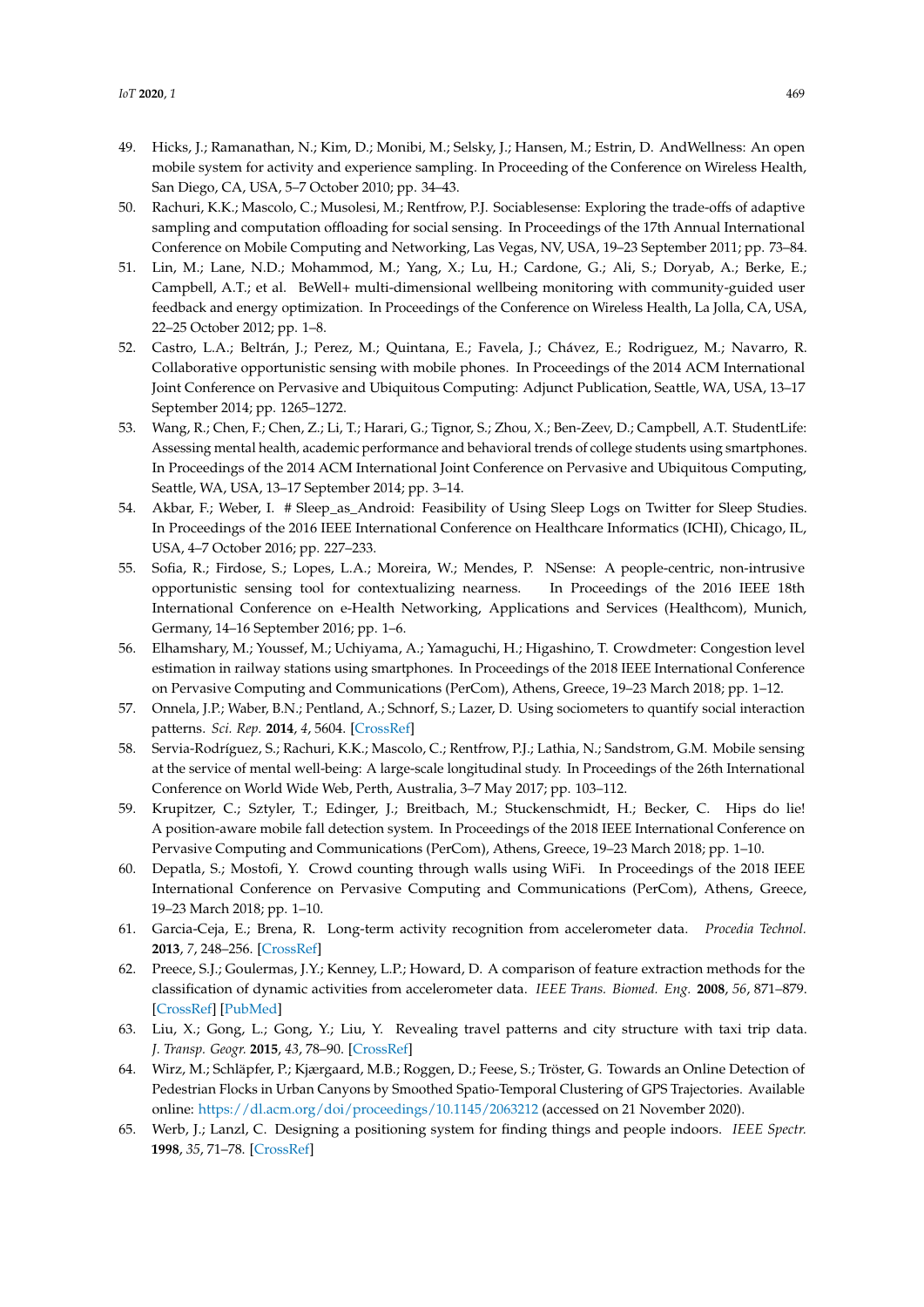- <span id="page-19-0"></span>66. Kawaguchi, N.; Yano, M.; Ishida, S.; Sasaki, T.; Iwasaki, Y.; Sugiki, K.; Matsubara, S. Underground positioning: Subway information system using WiFi location technology. In Proceedings of the 2009 Tenth International Conference on Mobile Data Management: Systems, Services and Middleware, Taipei, Taiwan, 18–20 May 2009; pp. 371–372.
- <span id="page-19-1"></span>67. Rahman, T.; Adams, A.T.; Zhang, M.; Cherry, E.; Zhou, B.; Peng, H.; Choudhury, T. BodyBeat: A mobile system for sensing non-speech body sounds. In Proceeding of the Conference ACM MobiSys 2014, Bretton Woods, NH, USA, 16–19 June 2014.
- <span id="page-19-2"></span>68. Guo, B.; Yu, Z.; Zhou, X.; Zhang, D. From participatory sensing to mobile crowd sensing. In Proceedings of the 2014 IEEE International Conference on Pervasive Computing and Communication Workshops (PERCOM WORKSHOPS), Budapest, Hungary, 24–28 March 2014; pp. 593–598.
- <span id="page-19-3"></span>69. Lane, N.D.; Eisenman, S.B.; Musolesi, M.; Miluzzo, E.; Campbell, A.T. Urban sensing systems: Opportunistic or participatory? In Proceedings of the 9th Workshop on Mobile Computing Systems and Applications (HotMobile 2008), Napa Valley, CA, USA, 25–26 February 2008; pp. 11–16.
- 70. Guo, B.; Chen, C.; Zhang, D.; Yu, Z.; Chin, A. Mobile crowd sensing and computing: When participatory sensing meets participatory social media. *IEEE Commun. Mag.* **2016**, *54*, 131–137. [\[CrossRef\]](http://dx.doi.org/10.1109/MCOM.2016.7402272)
- <span id="page-19-4"></span>71. Avvenuti, M.; Bellomo, S.; Cresci, S.; La Polla, M.N.; Tesconi, M. Hybrid crowdsensing: A novel paradigm to combine the strengths of opportunistic and participatory crowdsensing. In Proceedings of the 26th International Conference on World Wide Web Companion, Perth, Australia, 3–7 April 2017; pp. 1413–1421.
- <span id="page-19-5"></span>72. Wang, W.; Chen, J.; Hong, T. Occupancy prediction through machine learning and data fusion of environmental sensing and Wi-Fi sensing in buildings. *Autom. Constr.* **2018**, *94*, 233–243. [\[CrossRef\]](http://dx.doi.org/10.1016/j.autcon.2018.07.007)
- <span id="page-19-6"></span>73. Ganti, R.K.; Pham, N.; Ahmadi, H.; Nangia, S.; Abdelzaher, T.F. GreenGPS: A participatory sensing fuel-efficient maps application. In Proceedings of the 8th International Conference on Mobile Systems, Applications, and Services, San Francisco, CA, USA, 15–18 June 2010; pp. 151–164.
- <span id="page-19-7"></span>74. Christin, D.; Reinhardt, A.; Kanhere, S.S.; Hollick, M. A survey on privacy in mobile participatory sensing applications. *J. Syst. Softw.* **2011**, *84*, 1928–1946. [\[CrossRef\]](http://dx.doi.org/10.1016/j.jss.2011.06.073)
- <span id="page-19-8"></span>75. Reddy, S.; Estrin, D.; Srivastava, M. Recruitment framework for participatory sensing data collections. In *International Conference on Pervasive Computing*; Springer: Berlin, Germany, 2010; pp. 138–155.
- 76. Koutsopoulos, I. Optimal incentive-driven design of participatory sensing systems. In Proceedings of the 2013 Proceedings IEEE INFOCOM, Turin, Italy, 14–19 April 2013; pp. 1402–1410.
- 77. Dua, A.; Bulusu, N.; Feng, W.C.; Hu, W. Towards trustworthy participatory sensing. In Proceedings of the 4th USENIX Conference on Hot topics in Security, Montreal, QC, Canada, 11 August 2009; p. 8.
- 78. Luo, T.; Tan, H.P.; Xia, L. Profit-maximizing incentive for participatory sensing. In Proceedings of the IEEE INFOCOM 2014-IEEE Conference on Computer Communications, Toronto, ON, Canada, 27 April–2 May 2014; pp. 127–135.
- <span id="page-19-9"></span>79. Tuncay, G.S.; Benincasa, G.; Helmy, A. Participant recruitment and data collection framework for opportunistic sensing: A comparative analysis. In Proceedings of the 8th ACM MobiCom Workshop on Challenged Networks, Miami, FL, USA, 30 September–4 October 2013; pp. 25–30.
- <span id="page-19-10"></span>80. Higuchi, T.; Yamaguchi, H.; Higashino, T. Mobile devices as an infrastructure: A survey of opportunistic sensing technology. *J. Inf. Process.* **2015**, *23*, 94–104. [\[CrossRef\]](http://dx.doi.org/10.2197/ipsjjip.23.94)
- <span id="page-19-15"></span>81. Eisenman, S.B.; Lane, N.D.; Miluzzo, E.; Peterson, R.A.; Ahn, G.S.; Campbell, A.T. Metrosense project: People-centric sensing at scale. In *Workshop on World-Sensor-Web (WSW 2006)*; Citeseer: Boulder, CO, USA, 2006.
- <span id="page-19-11"></span>82. Zhao, D.; Ma, H.; Liu, L.; Zhao, J. On opportunistic coverage for urban sensing. In Proceedings of the 2013 IEEE 10th International Conference on Mobile Ad-Hoc and Sensor Systems, HangZhou, China, 14–16 October 2013; pp. 231–239.
- <span id="page-19-12"></span>83. Menchaca-Mendez, R.; Luna-Nuñez, B.; Menchaca-Mendez, R.; Yee-Rendon, A.; Quintero, R.; Favela, J. Opportunistic mobile sensing in the fog. *Wirel. Commun. Mob. Comput.* **2018**, *2018*. [\[CrossRef\]](http://dx.doi.org/10.1155/2018/2796282)
- <span id="page-19-13"></span>84. Jayaraman, P.P.; Perera, C.; Georgakopoulos, D.; Zaslavsky, A. Efficient opportunistic sensing using mobile collaborative platform mosden. In Proceedings of the 9th IEEE International Conference on Collaborative Computing: Networking, Applications and Worksharing, Austin, TX, USA, 20–23 October 2013; pp. 77–86.
- <span id="page-19-14"></span>85. Cornelius, C.; Kapadia, A.; Kotz, D.; Peebles, D.; Shin, M.; Triandopoulos, N. Anonysense: Privacy-aware people-centric sensing. In Proceedings of the 6th International Conference on Mobile Systems, Applications, and Services, Breckenridge, CO, USA, 17–20 June 2008; pp. 211–224.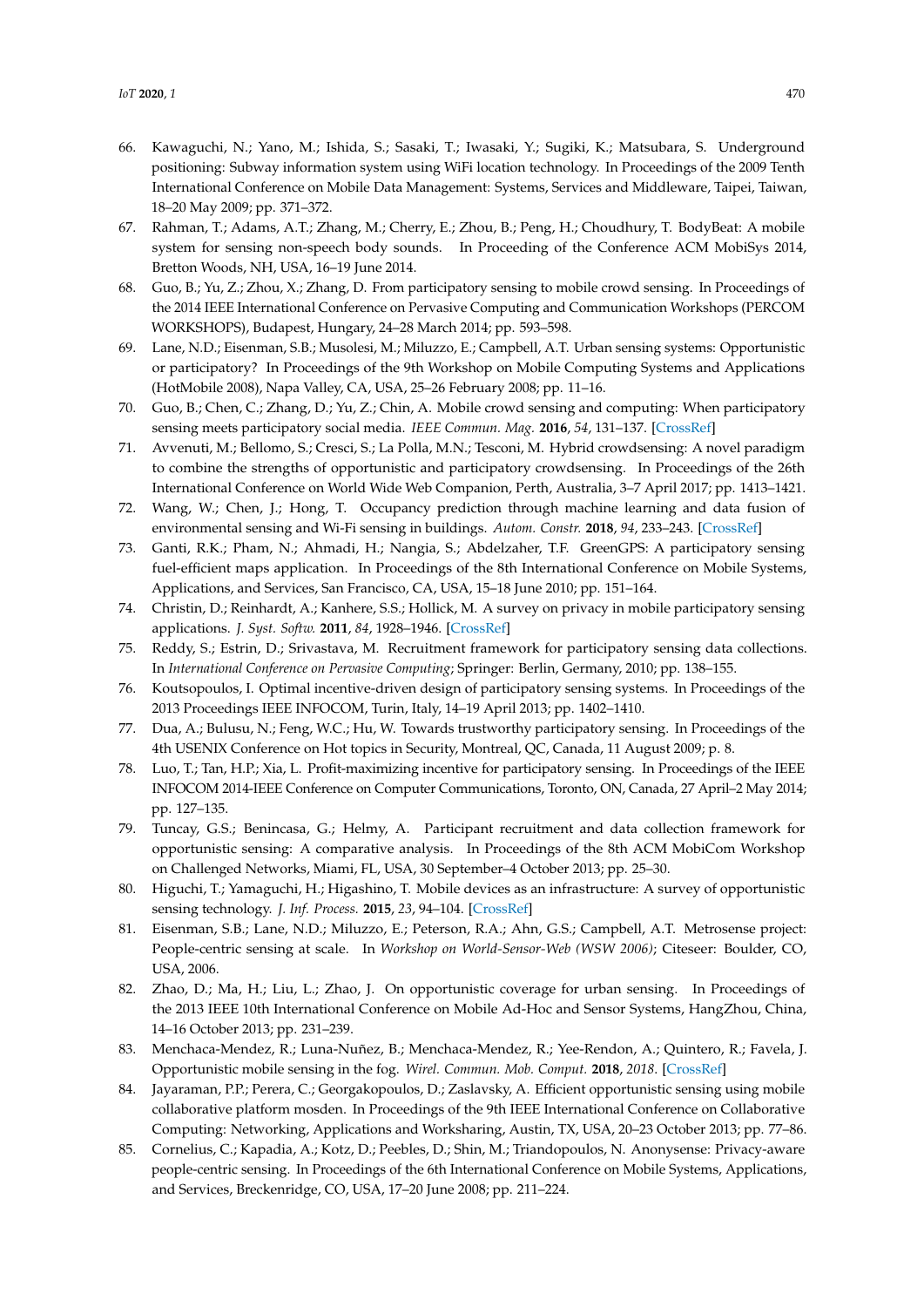- <span id="page-20-0"></span>86. Sun, X.; Hu, S.; Su, L.; Abdelzaher, T.F.; Hui, P.; Zheng, W.; Liu, H.; Stankovic, J.A. Participatory sensing meets opportunistic sharing: Automatic phone-to-phone communication in vehicles. *IEEE Trans. Mob. Comput.* **2015**, *15*, 2550–2563. [\[CrossRef\]](http://dx.doi.org/10.1109/TMC.2015.2503752)
- 87. Issarny, V.; Mallet, V.; Nguyen, K.; Raverdy, P.G.; Rebhi, F.; Ventura, R. Dos and don'ts in mobile phone sensing middleware: Learning from a large-scale experiment. In Proceedings of the 17th International Middleware Conference, Trento, Italy, 12–16 December 2016; pp. 1–13.
- 88. Habibzadeh, H.; Qin, Z.; Soyata, T.; Kantarci, B. Large-scale distributed dedicated-and non-dedicated smart city sensing systems. *IEEE Sens. J.* **2017**, *17*, 7649–7658. [\[CrossRef\]](http://dx.doi.org/10.1109/JSEN.2017.2725638)
- <span id="page-20-1"></span>89. Salim, F.; Haque, U. Urban computing in the wild: A survey on large scale participation and citizen engagement with ubiquitous computing, cyber physical systems, and Internet of Things. *Int. J. Hum. Comput. Stud.* **2015**, *81*, 31–48. [\[CrossRef\]](http://dx.doi.org/10.1016/j.ijhcs.2015.03.003)
- <span id="page-20-2"></span>90. Riboni, D. Opportunistic pervasive computing: Adaptive context recognition and interfaces. *CCF Trans. Pervasive Comput. Interact.* **2019**, *1*, 125–139. [\[CrossRef\]](http://dx.doi.org/10.1007/s42486-018-00004-9)
- <span id="page-20-3"></span>91. D'Alessandro, D.; Buffoli, M.; Capasso, L.; Fara, G.M.; Rebecchi, A.; Capolongo, S. Green areas and public health: Improving wellbeing and physical activity in the urban context. *Epidemiol. Prev.* **2015**, *39*, 8–13.
- <span id="page-20-4"></span>92. Vaizman, Y.; Ellis, K.; Lanckriet, G. Recognizing detailed human context in the wild from smartphones and smartwatches. *IEEE Pervasive Comput.* **2017**, *16*, 62–74. [\[CrossRef\]](http://dx.doi.org/10.1109/MPRV.2017.3971131)
- 93. Cardenas, C.; Garcia-Macias, J.A. ProximiThings: Implementing Proxemic Interactions in the Internet of Things. *Procedia Comput. Sci.* **2017**, *113*, 49–56. [\[CrossRef\]](http://dx.doi.org/10.1016/j.procs.2017.08.286)
- <span id="page-20-5"></span>94. Forkan, A.R.M.; Khalil, I.; Tari, Z.; Foufou, S.; Bouras, A. A context-aware approach for long-term behavioural change detection and abnormality prediction in ambient assisted living. *Pattern Recognit.* **2015**, *48*, 628–641. [\[CrossRef\]](http://dx.doi.org/10.1016/j.patcog.2014.07.007)
- <span id="page-20-6"></span>95. Cao, L.; Wang, Y.; Zhang, B.; Jin, Q.; Vasilakos, A.V. GCHAR: An efficient Group-based Context—Aware human activity recognition on smartphone. *J. Parallel Distrib. Comput.* **2018**, *118*, 67–80. [\[CrossRef\]](http://dx.doi.org/10.1016/j.jpdc.2017.05.007)
- <span id="page-20-7"></span>96. Roman, R.; Lopez, J.; Mambo, M. Mobile edge computing, fog et al.: A survey and analysis of security threats and challenges. *Future Gener. Comput. Syst.* **2018**, *78*, 680–698. [\[CrossRef\]](http://dx.doi.org/10.1016/j.future.2016.11.009)
- <span id="page-20-8"></span>97. Bellavista, P.; Belli, D.; Chessa, S.; Foschini, L. A social-driven edge computing architecture for mobile crowd sensing management. *IEEE Commun. Mag.* **2019**, *57*, 68–73. [\[CrossRef\]](http://dx.doi.org/10.1109/MCOM.2019.1800637)
- <span id="page-20-9"></span>98. Zhong, S.; Zhong, H.; Huang, X.; Yang, P.; Shi, J.; Xie, L.; Wang, K. Connecting physical-world to cyber-world: Security and privacy issues in pervasive sensing. In *Security and Privacy for Next-Generation Wireless Networks*; Springer: Berlin, Germany, 2019; pp. 49–63.
- <span id="page-20-15"></span>99. Guan, Z.; Zhang, Y.; Wu, L.; Wu, J.; Li, J.; Ma, Y.; Hu, J. APPA: An anonymous and privacy preserving data aggregation scheme for fog-enhanced IoT. *J. Netw. Comput. Appl.* **2019**, *125*, 82–92. [\[CrossRef\]](http://dx.doi.org/10.1016/j.jnca.2018.09.019)
- <span id="page-20-10"></span>100. Chen, Q.; Zheng, S.; Weng, Z. Leveraging mobile nodes for preserving node privacy in mobile crowd sensing. *Wirel. Commun. Mob. Comput.* **2018**, *2018*. [\[CrossRef\]](http://dx.doi.org/10.1155/2018/9567302)
- <span id="page-20-11"></span>101. Xiong, J.; Ma, R.; Chen, L.; Tian, Y.; Lin, L.; Jin, B. Achieving incentive, security, and scalable privacy protection in mobile crowdsensing services. *Wirel. Commun. Mob. Comput.* **2018**, *2018*. [\[CrossRef\]](http://dx.doi.org/10.1155/2018/8959635)
- <span id="page-20-16"></span>102. Zhang, X.; Liang, L.; Luo, C.; Cheng, L. Privacy-preserving incentive mechanisms for mobile crowdsensing. *IEEE Pervasive Comput.* **2018**, *17*, 47–57. [\[CrossRef\]](http://dx.doi.org/10.1109/MPRV.2018.03367734)
- <span id="page-20-12"></span>103. Lin, J.; Yang, D.; Li, M.; Xu, J.; Xue, G. Frameworks for privacy-preserving mobile crowdsensing incentive mechanisms. *IEEE Trans. Mob. Comput.* **2017**, *17*, 1851–1864. [\[CrossRef\]](http://dx.doi.org/10.1109/TMC.2017.2780091)
- <span id="page-20-13"></span>104. Mach, P.; Becvar, Z. Mobile edge computing: A survey on architecture and computation offloading. *IEEE Commun. Surv. Tutor.* **2017**, *19*, 1628–1656. [\[CrossRef\]](http://dx.doi.org/10.1109/COMST.2017.2682318)
- <span id="page-20-14"></span>105. Wang, Y.; Cai, Z.; Tong, X.; Gao, Y.; Yin, G. Truthful incentive mechanism with location privacy-preserving for mobile crowdsourcing systems. *Comput. Netw.* **2018**, *135*, 32–43. [\[CrossRef\]](http://dx.doi.org/10.1016/j.comnet.2018.02.008)
- <span id="page-20-17"></span>106. Alsheikh, M.A.; Lin, S.; Niyato, D.; Tan, H.P. Machine learning in wireless sensor networks: Algorithms, strategies, and applications. *IEEE Commun. Surv. Tutor.* **2014**, *16*, 1996–2018. [\[CrossRef\]](http://dx.doi.org/10.1109/COMST.2014.2320099)
- <span id="page-20-18"></span>107. Sun, M.; Tay, W.P.; He, X. Toward information privacy for the Internet of Things: A nonparametric learning approach. *IEEE Trans. Signal Process.* **2018**, *66*, 1734–1747. [\[CrossRef\]](http://dx.doi.org/10.1109/TSP.2018.2793871)
- 108. He, X.; Tay, W.P.; Sun, M. Privacy-aware decentralized detection using linear precoding. In Proceedings of the 2016 IEEE Sensor Array and Multichannel Signal Processing Workshop (SAM), Rio de Janeiro, Brazil, 10–13 July 2016; pp. 1–5.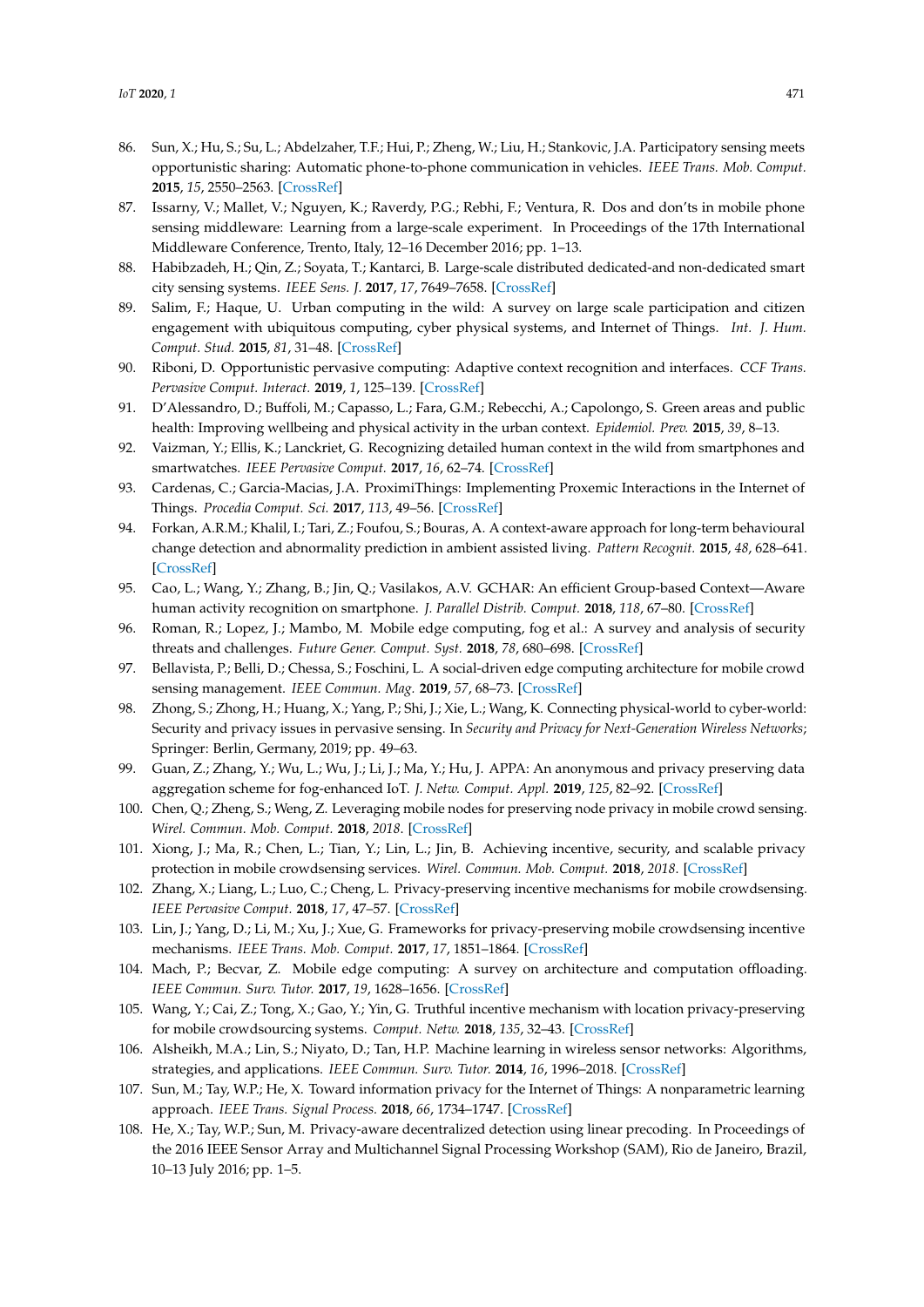- <span id="page-21-0"></span>109. He, X.; Sun, M.; Tay, W.P.; Gong, Y. Multilayer nonlinear processing for information privacy in sensor networks. *arXiv* **2017**, arXiv:1711.04459.
- <span id="page-21-1"></span>110. Ignatov, A. Real-time human activity recognition from accelerometer data using Convolutional Neural Networks. *Appl. Soft Comput.* **2018**, *62*, 915–922. [\[CrossRef\]](http://dx.doi.org/10.1016/j.asoc.2017.09.027)
- <span id="page-21-2"></span>111. Wang, J.; Zucker, J.D. *Solving Multiple-Instance Problem: A Lazy Learning Approach*. Available online: [http:](http://cogprints.org/2124/) [//cogprints.org/2124/](http://cogprints.org/2124/) (accessed on 11 March 2011).
- <span id="page-21-3"></span>112. Lu, H.; Yang, J.; Liu, Z.; Lane, N.D.; Choudhury, T.; Campbell, A.T. The Jigsaw Continuous Sensing Engine for Mobile Phone Applications. Available online: <https://dl.acm.org/doi/proceedings/10.1145/1869983> (accessed on 21 November 2020).
- 113. Rokach, L.; Maimon, O.Z. *Data Mining with Decision Trees: Theory and Applications*; World Scientific: Singapore, 2008; Volume 69.
- <span id="page-21-4"></span>114. Reddy, S.; Mun, M.; Burke, J.; Estrin, D.; Hansen, M.; Srivastava, M. Using mobile phones to determine transportation modes. *ACM Trans. Sens. Netw. (TOSN)* **2010**, *6*, 1–27. [\[CrossRef\]](http://dx.doi.org/10.1145/1689239.1689243)
- <span id="page-21-5"></span>115. Haykin, S. *Neural Networks: A Comprehensive Foundation*; Prentice-Hall, Inc.: Upper Saddle River, NJ, USA, 2007.
- <span id="page-21-6"></span>116. Wettschereck, D.; Aha, D.W.; Mohri, T. A review and empirical evaluation of feature weighting methods for a class of lazy learning algorithms. *Artif. Intell. Rev.* **1997**, *11*, 273–314. [\[CrossRef\]](http://dx.doi.org/10.1023/A:1006593614256)
- <span id="page-21-7"></span>117. Richter, M.M.; Weber, R.O. *Case-Based Reasoning*; Springer: Berlin, Germany, 2016.
- 118. Schank, R.C. *Dynamic Memory: A Theory of Reminding and Learning in Computers and People*; Cambridge University Press: Cambridge, UK, 1983.
- <span id="page-21-8"></span>119. Kolodner, J. *Case-Based Reasoning*; Morgan Kaufmann: Burlington, MA, USA, 2014.
- <span id="page-21-9"></span>120. Kofod-Petersen, A.; Aamodt, A. Contextualised ambient intelligence through case-based reasoning. In *European Conference on Case-Based Reasoning*; Springer: Berlin, Germany, 2006; pp. 211–225.
- <span id="page-21-10"></span>121. Berry, M.J.; Linoff, G.S. *Data Mining Techniques: For Marketing, Sales, and Customer Relationship Management*; John Wiley & Sons: Hoboken, NJ, USA, 2004.
- <span id="page-21-11"></span>122. Chandra, A.; Weissman, J.; Heintz, B. Decentralized edge clouds. *IEEE Internet Comput.* **2013**, *17*, 70–73. [\[CrossRef\]](http://dx.doi.org/10.1109/MIC.2013.93)
- <span id="page-21-12"></span>123. Erdogan, S.Z.; Bilgin, T.T. A data mining approach for fall detection by using k-nearest neighbour algorithm on wireless sensor network data. *IET Commun.* **2012**, *6*, 3281–3287. [\[CrossRef\]](http://dx.doi.org/10.1049/iet-com.2011.0228)
- <span id="page-21-13"></span>124. Kulkarni, R.V.; Förster, A.; Venayagamoorthy, G.K. Computational intelligence in wireless sensor networks: A survey. *IEEE Commun. Surv. Tutor.* **2010**, *13*, 68–96. [\[CrossRef\]](http://dx.doi.org/10.1109/SURV.2011.040310.00002)
- <span id="page-21-14"></span>125. Radu, V.; Lane, N.D.; Bhattacharya, S.; Mascolo, C.; Marina, M.K.; Kawsar, F. Towards multimodal deep learning for activity recognition on mobile devices. In Proceedings of the 2016 ACM International Joint Conference on Pervasive and Ubiquitous Computing: Adjunct, Heidelberg, Germany, 12–16 September 2016; pp. 185–188.
- <span id="page-21-15"></span>126. Hammerla, N.Y.; Halloran, S.; Plötz, T. Deep, convolutional, and recurrent models for human activity recognition using wearables. *arXiv* **2016**, arXiv:1604.08880.
- <span id="page-21-16"></span>127. Lee, J.; Lee, J. Juice Recipe Recommendation System Using Machine Learning in MEC Environment. *IEEE Consum. Electron. Mag.* **2020**, *9*, 79–84. [\[CrossRef\]](http://dx.doi.org/10.1109/MCE.2020.2986812)
- <span id="page-21-17"></span>128. Calabrese, F.; Ferrari, L.; Blondel, V.D. Urban sensing using mobile phone network data: A survey of research. *ACM Comput. Surv. (CSUR)* **2014**, *47*, 1–20. [\[CrossRef\]](http://dx.doi.org/10.1145/2655691)
- <span id="page-21-18"></span>129. Yang, D.; Xue, G.; Fang, X.; Tang, J. Crowdsourcing to smartphones: Incentive mechanism design for mobile phone sensing. In Proceedings of the 18th ACM Annual International Conference on Mobile Computing and Networking, Istanbul, Turkey, 22–26 August 2012; pp. 173–184.
- <span id="page-21-19"></span>130. Stisen, A.; Blunck, H.; Bhattacharya, S.; Prentow, T.S.; Kjærgaard, M.B.; Dey, A.; Sonne, T.; Jensen, M.M. Smart devices are different: Assessing and mitigatingmobile sensing heterogeneities for activity recognition. In Proceedings of the 13th ACM Conference on Embedded Networked Sensor Systems, Seoul, Korea, 1–4 November 2015; pp. 127–140.
- <span id="page-21-20"></span>131. Jaimes, L.G.; Vergara-Laurens, I.J.; Raij, A. A survey of incentive techniques for mobile crowd sensing. *IEEE Internet Things J.* **2015**, *2*, 370–380. [\[CrossRef\]](http://dx.doi.org/10.1109/JIOT.2015.2409151)
- <span id="page-21-21"></span>132. Zebin, T.; Scully, P.J.; Peek, N.; Casson, A.J.; Ozanyan, K.B. Design and implementation of a convolutional neural network on an edge computing smartphone for human activity recognition. *IEEE Access* **2019**, *7*, 133509–133520. [\[CrossRef\]](http://dx.doi.org/10.1109/ACCESS.2019.2941836)